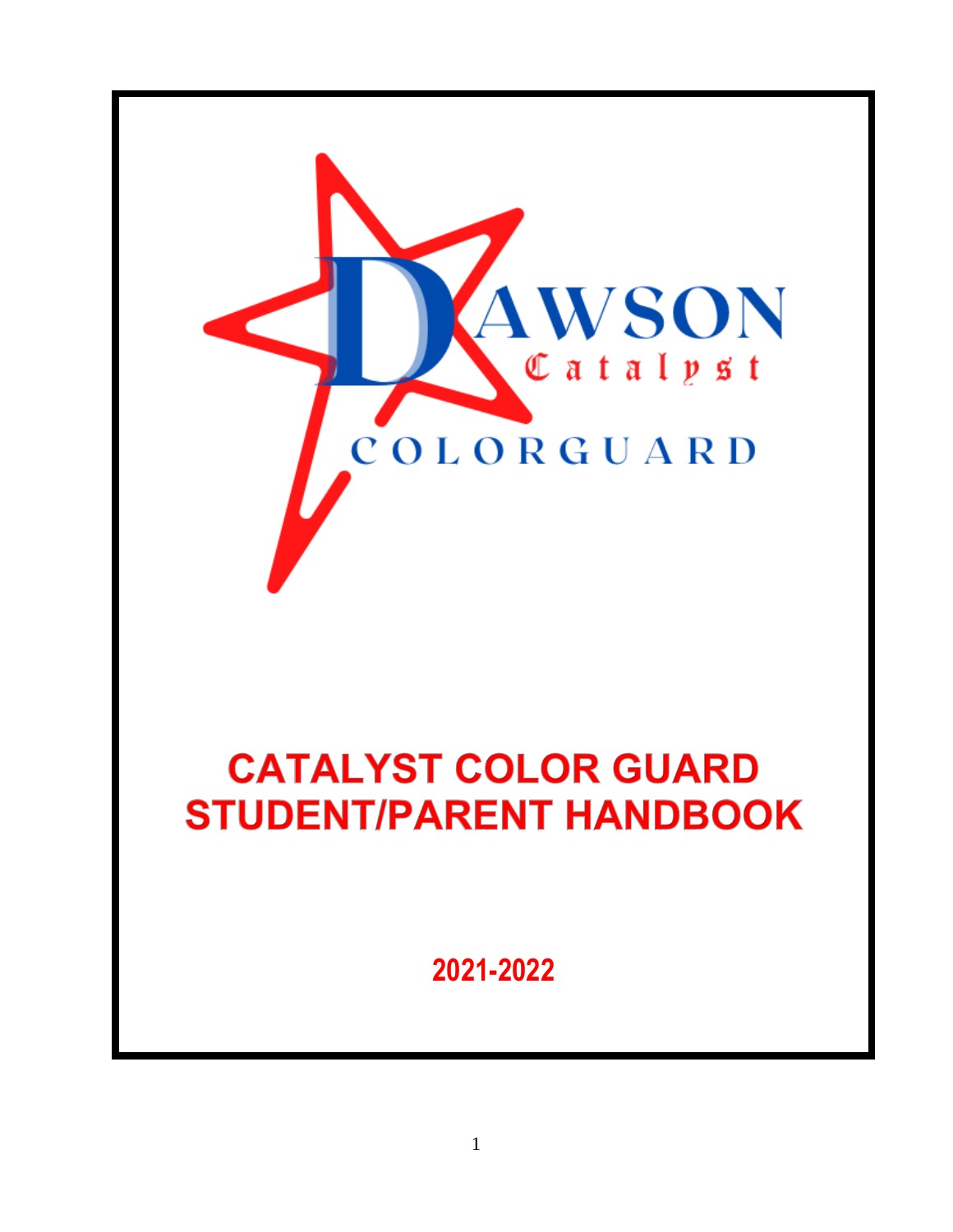

## TABLE OF CONTENTS (Page 2)

| <b>Welcome from the Directors</b>            | 3     |
|----------------------------------------------|-------|
| <b>Handbook Objectives</b>                   | 4     |
| <b>Conduct Guidelines</b>                    | $5-9$ |
| <b>Catalyst Class Requirements</b>           | 9     |
| <b>Rehearsals</b>                            | 11    |
| Performances                                 | 12    |
| <b>Grading Policy</b>                        | 13    |
| Eligibility / No Pass No Play                | 14    |
| Attendance                                   | 15    |
| Summer Band and Summer Camps                 | 16    |
| <b>Color Guard Events</b>                    | 16    |
| <b>Catalyst Public Etiquette</b>             | 17    |
| <b>Travel Guidelines</b>                     | 19    |
| <b>Expenses</b>                              | 21    |
| Fundraising                                  | 23    |
| Letter Jacket Award Criteria                 | 23    |
| SAT / ACT Testing                            | 23    |
| DHS Band & Catalyst Color Guard Website Info | 24    |
| <b>Essential Forms Document</b>              | 26    |

Catalyst Colorguard Officer Information [Catalyst Colorguard Officers.pdf](file:///C:/Users/gerlingn/Documents/Catalyst%20Colorguard%20Officers.pdf)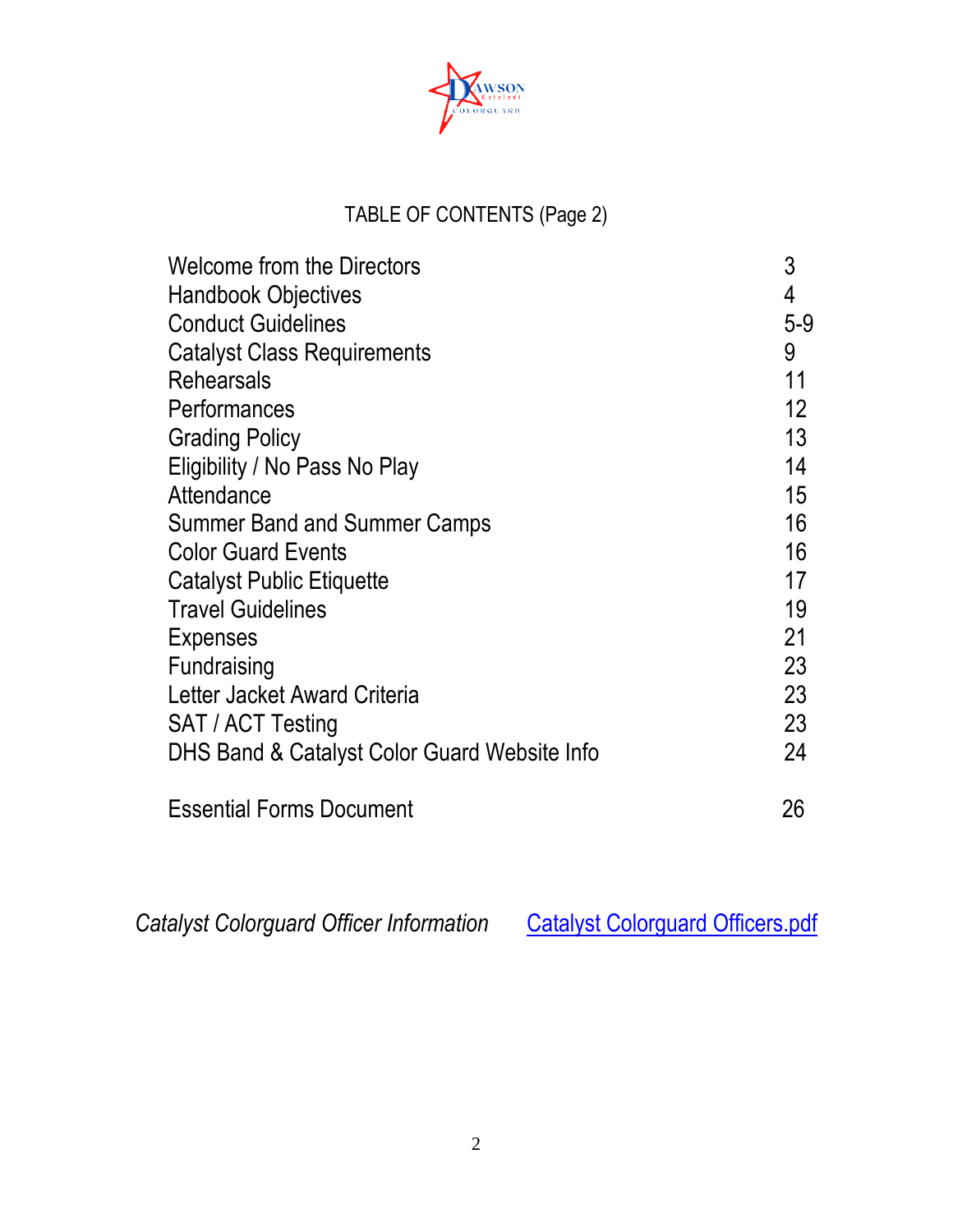# **WELCOME TO CATALYST COLOR GUARD!!**

On behalf of the Dawson High School Band and Catalyst Color Guard and the Dawson Band Booster organization, we extend a warm welcome to all Catalyst Color Guard Members. We are excited about your participation in DHS award winning Catalyst Color Guard! We pride ourselves in maintaining a strong presence not only in our local school community, but also on the national stage. This document is to provide you the rules, policies and expectations of the Catalyst Color Guard program and it is our goal that these guidelines be followed in their entirety.

Our **purpose** is to provide our students with a positive and supportive environment for which they can develop their musical, visual, and performance skills and to provide many educational opportunities for them to witness and experience. This will provide each student with the tools to be a life-long learner and connoisseur of the musical and visual arts.

We believe that as members of the Eagle Band and Catalyst Color Guard, **unity** will make us stronger and enable us to achieve heights beyond our own expectations. We truly know that T.E.A.M. means Together Everyone Achieves More! As a team we will learn together, improve together and grow together. This will ultimately create a culture routed in dedication and support for our program and community.

Our students will develop the ability to **focus** on a goal or task so they can complete it with excellence. We believe that our students will develop pride in our program and themselves through the structure of focused attention and the reward of completing a task at the highest level.

With these attributes, we know that our students will be successful in marching season, winter guard season, and solo and ensemble and all performance opportunities, for which the students will participate. But more importantly, we know the Catalyst students will continue their success into the rest of their lives and whatever endeavors they chose to pursue.

We wish for all the success possible for your child in the DHS Eagle Band and Catalyst Color Guard.

## **Nicholas Gerling Director of Catalyst Colorguards**

**Aaron Brown Nathan Coronado** Director of Bands **Assistant Band Director** 

**Dominque McCray Lou Boldrigini** Assistant Band Director **Assistant Band Director** Assistant Band Director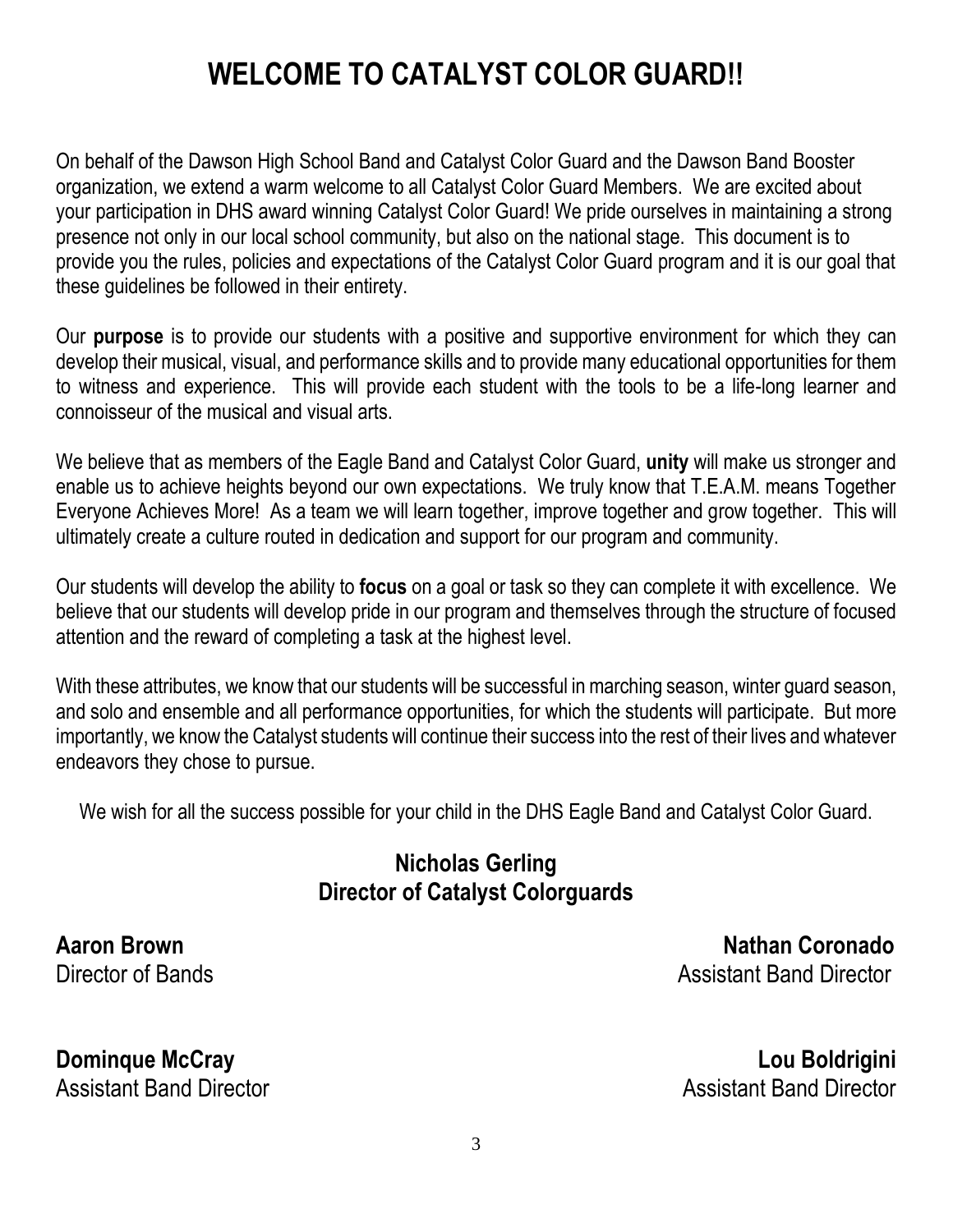## **Handbook Goals/Objectives**

The goals of this document is to set uniform guidelines and policies that focus on the proper implementation of membership requirements, tryouts, performance expectations, attendance, fundraisers and general rules. A Catalyst Member must abide by all guidelines and policies outlined in the Catalyst Handbook, Pearland Independent School District Student Handbook and Glenda Dawson High School Code of Conduct.

#### **Philosophy / Purpose**

Being a Catalyst Member is an honor and special privilege. Catalyst exists first and foremost to represent Dawson High School and consist of students in ninth through twelfth grade. Catalyst also exists to promote good sportsmanship, good citizenship, represent our school as an athletic and competitive fine arts unit specializing in color guard as an art form. This is fulfilled through competitive performance opportunities using equipment, props, dance, choreography and music to portray our art. Catalyst members should exemplify both individual and group behavior suitable to their position within the catalyst team (member/officer/etc.).

Members of this group have a fundamental responsibility to play a leadership role in building teamwork and helping the school achieve its goals and objectives. Because of these responsibilities, members are expected to maintain a higher standard of behavior both on and off campus and academic achievement than that of their peers.

#### **OBJECTIVES**

Catalyst members are expected to be physically and mentally skilled in learning and remembering routines with accuracy and technique at the standards set by the directors. They are also expected to be able to publicly demonstrate a skill level suitable for the team position and the timing necessary for group performance. Off the field, they are expected to act as "brand ambassador" of the Catalyst and Band program as well as all DHS programs through support, personal attitude and attendance at required events.

#### **MEMBERSHIP**

- **Prospective members must attend a mandatory tryout clinic and participate in the scheduled auditions before qualified** judges.
- Realizing the current dress code stipulates that tattoos may be covered to create compliance, this is impractical with dance and drill team performance because of physical demand and costume/uniform alteration requirements. Therefore, perspective members and members must not have tattoos that require special coverings, such as make-up, costumes or bandages to create compliance with the dress code or uniform requirement of the organization.
- E. Members are expected to give their time to participate in required activities throughout the year. These activities may range from performances to fundraiser activities.
- Members should communicate with the director regarding scheduling conflicts, in a timely fashion. E.
- 聖 Members must attend all summer camps and prep work between the end and start of the school year to ensure a marching spot.
- **Members and their parents shall be aware of the responsibilities and the expenses of the organization.**
- E. Parents are expected to support the member in complying with all guidelines and policies of the school and the organization.
- **Membership for Catalyst Color Guard begins immediately upon notification of acceptance.**
- 聖 Members understand that there is a student chain of command. If a captain or officer is leading the group, they are to be respected at all times (no exceptions). When a director is not in the room, officers have full authority.
- **Members must adhere to all guidelines and policies in this handbook. Exception: For membership purposes, academic** eligibility does not apply until the semester following the members' acceptance begins.
- Members are to follow all school dress codes, and dress codes outlined in this handbook regarding rehearsals/football games/performances. Dress codes are important and are to be followed in their entirety.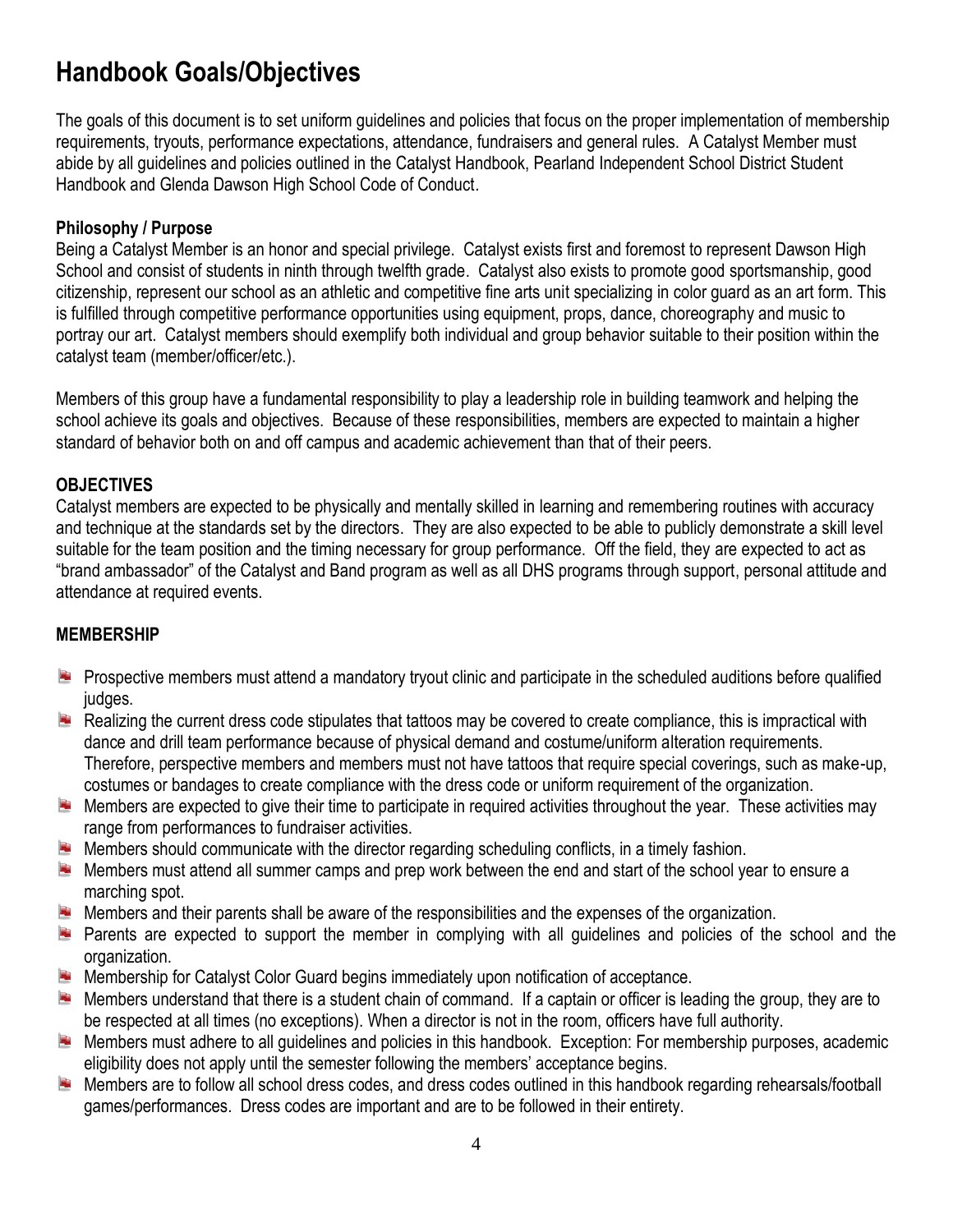## **CONDUCT GUIDELINES FOR BAND MEMBERS AND CATALYST COLOR GUARD**

*Note: Parents are expected to be aware of these guidelines and help reinforce them at all times.*

**\*Students will follow all rules and policies stated in the PISD Student Handbook and Code of Conduct, as well as in** 

**the Dawson High School Student Handbook**. This includes any time under supervision (including trips).

<https://www.pearlandisd.org/dresscode>

- 1. Students will show respect for:
	- **All fellow students, directors, and volunteers.**
	- **All property of Catalyst Color Guard and the Eagle Band, as well as that of fellow band students.**
- 2. Students will follow instructions from directors, student leaders, and designated band chaperones.
	- Instructions will be followed the FIRST time they are given.
	- Students will not disrupt instruction at any time.
- 3. Students will be on time (which means early!) for all rehearsals, performances, and activities.
- 4. Students will have appropriate equipment, attire and supplies at all times.
- 5. Students will be prepared to contribute to rehearsals and performances by fulfilling individual practice obligations and working to improve their musical skills.
- 6. Students will have a positive and willing attitude.
- 7. Students will use appropriate language at all times.
- 8. Students will refrain from inappropriate public displays of affection as defined in PISD's Student Handbook and Code of Conduct.
- 9. Students will not lie, cheat, steal, vandalize school owned materials or tolerate anyone who does.
- 10. Students will not eat or drink in the Fine Arts Gym. Food, drink, and gum are not allowed in any rehearsal or performance area.
- 11. Students will follow all bus riding rules and travel policies set forth by Pearland ISD, as well as the Eagle Band and Catalyst Color Guard.
- 12. Students will follow instructions from directors, student leaders, and designated adult chaperones at all times. It is not the responsibility of the student to question the instructions given.
- 13. Students will be in their assigned rehearsal area ready to work at the set rehearsal times.
- 14. Students will be respectful and quiet in and around rehearsal spaces, at all times.
- 16. Students will not play on equipment they do not own or have permission from a director to use.
- 17. Students will not touch, handle, borrow, or use another students instrument, uniform, equipment or personal belongings.
- 18. Students will follow proper classroom etiquette, rehearsals are expected to be silent so everyone's time will be utilized wisely.
- 19. Students will keep their equipment in the designated storage area, this area is to remain clean and neat at all times.
- 20. Students will utilize their assigned storage locker for personal items/guard bags during rehearsals. Person belonging are Not allowed to be stored in the colorguard equipment storage room. Bags should not be brought into rehearsal unless requested by a director. Locks are required to be used at all times.
- 21. Students will follow all PISD policies regarding drug and alcohol. No student shall possess, use, transmit, or attempt to possess, use or transmit, or be under the influence of drugs, tobacco, and/or alcohol on school premises or off school premises at a school related or band related activity, function, or event. The DHS Band Staff will contact school authorities and will contact local law enforcement immediately if any of the above items are found on any student for any reason.

*Any behavior, which is not representative of good citizenship, as perceived by the band staff, may result in the student's dismissal from the band activity as well as permanent removal from the band program. This will be at the discretion of the band directors. This applies to the actions of all students and student leaders in both public and private events, as well as actions taken during and beyond the scheduled school day and rehearsal time.*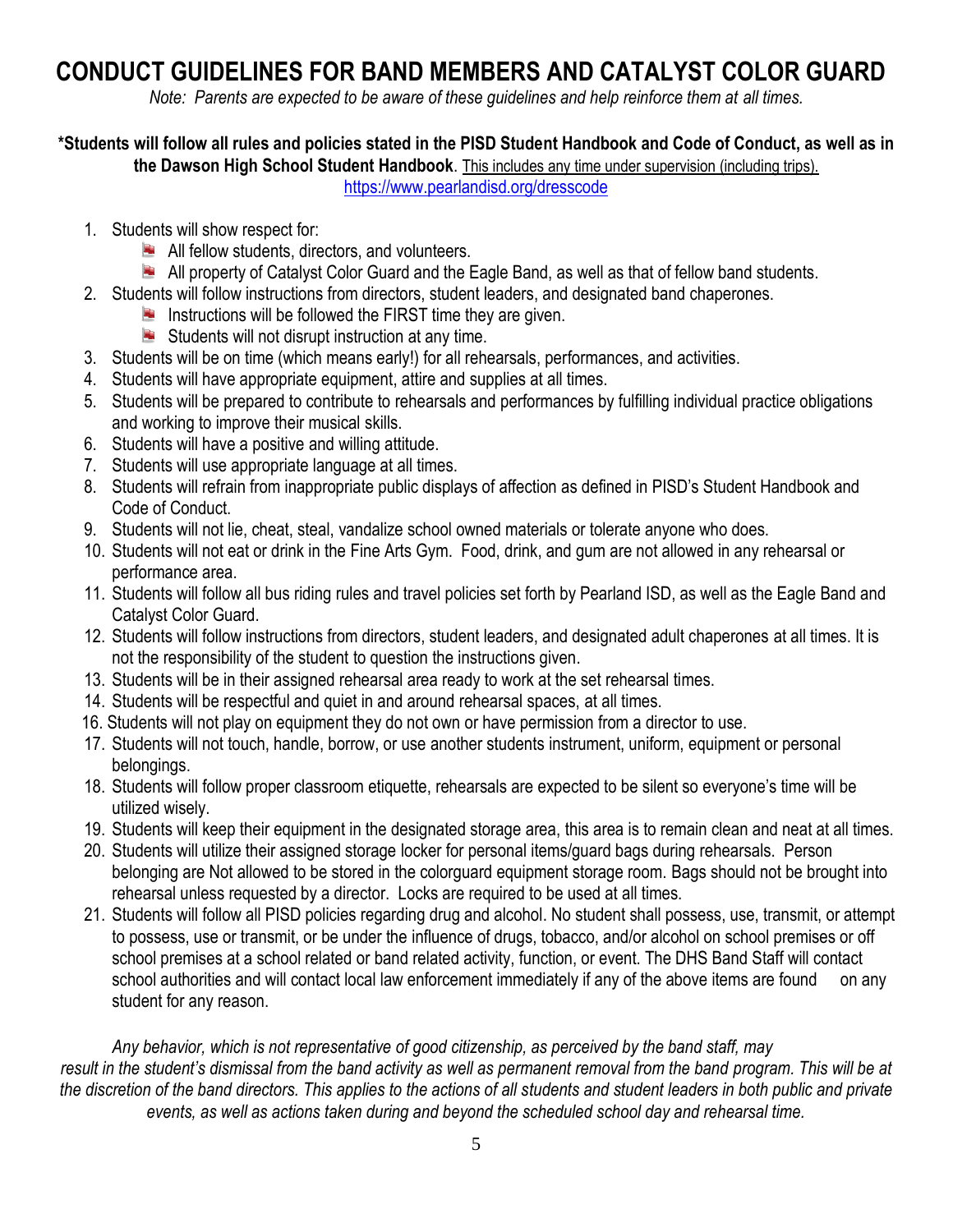#### **SEVERE INFRACTIONS**

It is our hope that we do not have to resort to the following list of guidelines, however it is in place for the protection of all students involved in this organization. We strive for good behavior, as that has a direct influence on student and program success. Students who demonstrate severe violations to the listed guidelines stated above will be subject to discipline by the administration of Dawson High School. Punishment may include permanent removal from the Eagle Band and Catalyst Color Guard program.

#### SEVERE INFRACTIONS – On PISD school grounds.

Students who demonstrate severe violations of the guidelines as stated above will be subject to discipline by the administration of Dawson High School. Punishment may include permanent removal from the Eagle Band and Catalyst Color Guard program.

SEVERE INFRACTIONS for Trips – Off PISD campuses (Also, see the Trips section in this handbook).

A student that violates the guidelines as stated above or causes any other disciplinary problem not stated above will be subject to disciplinary action by the Dawson High School Band Staff and School Administration. During the trip however, punishment may include but is not limited to:

- **E.** Charter Bus/School Bus Detention Center The student will be sent to a temporary detention center on the bus. There will be a specified amount of time (a minimum of one hour) that must be served while being supervised by an adult chaperone.
- $\blacksquare$  On-Location Detention Center The student will be required to sit and be supervised by an adult chaperone at a pre-defined chaperone location for a minimum of one hour.
- Students that refuse trip detention will be required to serve double or triple the time when we return to DHS the following week or may not be allowed to participate in scheduled activities for the remainder of the school year.
- Like in school punishment, off campus disciplinary action may include school detention, ISS, or suspension for inappropriate behaviors when the student returns to school. A student may also be removed from the DHS Eagle Band and Catalyst Color Guard Program.

#### **DEMERITS**

Demerits are used for improper conduct. Demerits will not affect the student's grade, but will affect active status in the organization. Members are expected to maintain proper conduct during all practices and performances as well as outside Catalyst and DHS activities. Catalyst Members are ALWAYS Catalyst Members. This means that each student must conduct themselves as one at all time…twenty four hours a day seven days a week, twelve months a year.

All demerits issued will be in effect for a period of one year. (June through May). Please note that demerits are up to the discretion of the director. There can be demerits assigned that do not fall under any of the categories below. See chart:

| <b>Attendance and Tardies</b>                                                 | <b>Demerits</b>           |
|-------------------------------------------------------------------------------|---------------------------|
| Unexcused absence from performance                                            | <b>Possible Dismissal</b> |
| Unexcused absence from rehearsal or meeting                                   | 3 & Conditioning          |
| Tardy to game, run through, roll call, or trip without phone call to director | 2 & Conditioning          |
| Tardy to game, run through, roll call, or trip with phone call to director    | Conditioning              |
| Tardies that result in a detention in any other class                         | 1 Demerit                 |
| Tardy to rehearsal for any reason not excused at director's discretion        | 1 Demerit & Conditioning  |
| <b>Dress Out, Costumes</b>                                                    | <b>Demerits</b>           |
| Failure to wear proper uniform or uniform undergarments                       | 1 per item                |
| Chewing gum, eating, drinking, nail polish, jewelry in costume                | 1 per item infraction     |
| Going out in public in uniform                                                | 1 per item                |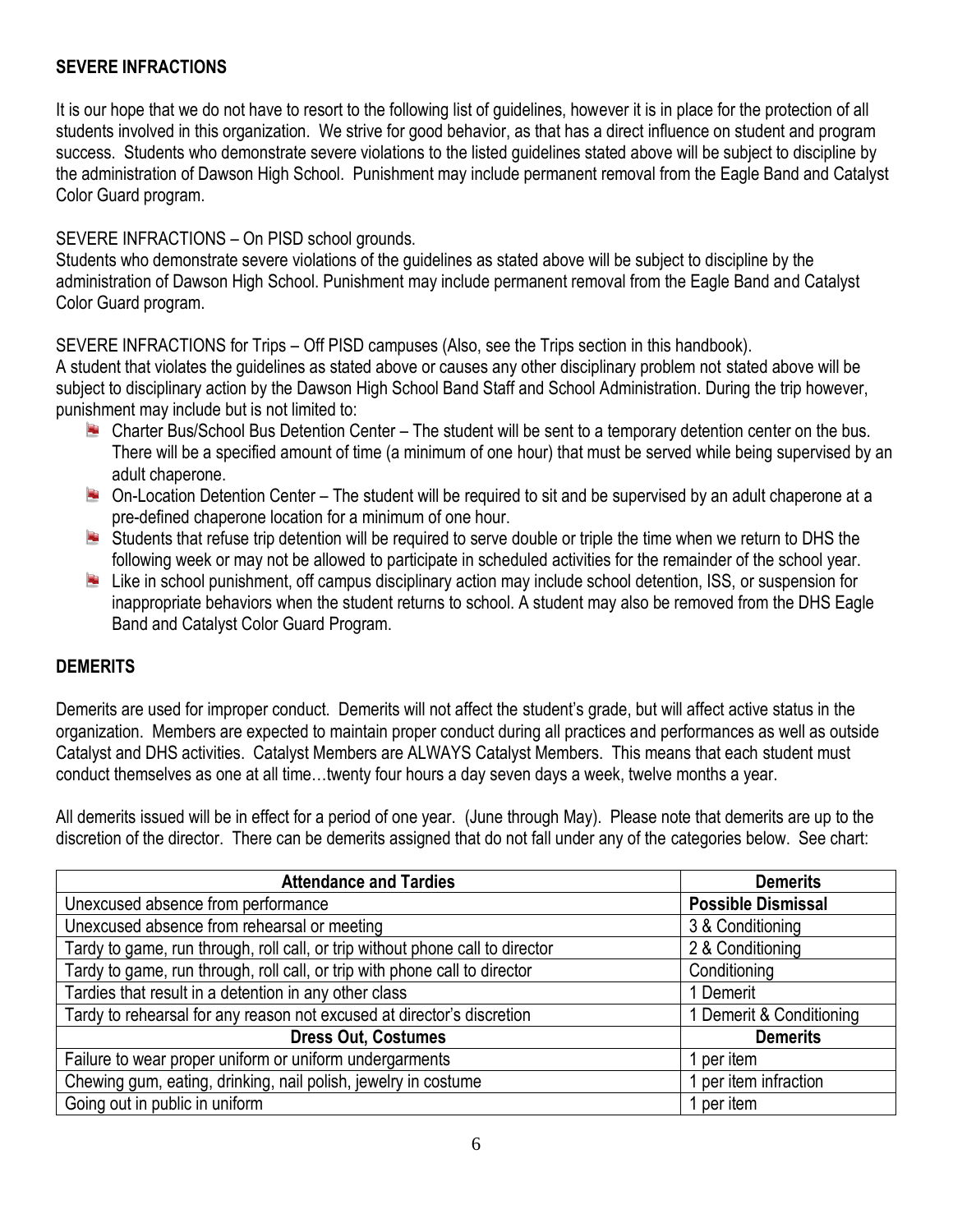| Make-up, costume, hair fixed, equipment, nail polished removed at roll call/inspection (not<br>complete, etc.) | 1 per item                    |
|----------------------------------------------------------------------------------------------------------------|-------------------------------|
| Dirty Keds, Dress Suit or other specified group clothing                                                       | 1 per item                    |
| Failure to pass inspection                                                                                     | 1 per item                    |
| Incorrect dress for daily rehearsals to include clothing, hair and jewelry                                     | 1 or conditioning per Dir.    |
| <b>Conduct</b>                                                                                                 | <b>Demerits</b>               |
| Public displays of affection                                                                                   | 2-5 - director's decision     |
| Unsportsmanlike conduct                                                                                        | $1 - 5$                       |
| Un-lady like conduct in uniform, dress suit or in public at guard events                                       | $1 - 5$                       |
| Profanity in public                                                                                            | $3 - 5$                       |
| <b>Hickies</b>                                                                                                 | 5                             |
| Body Piercings (i.e. nose, lip, tongue, eyebrow, belly button, ear spacers)                                    | 5 & Conditioning / Dismissal  |
| Tattoos according to membership guidelines                                                                     | <b>Dismissal</b>              |
| Letting a non-member in the band hall/rehearsal facility without director approval                             | 3                             |
| Failure to keep clean the following areas: guard room, dressing areas, performance                             | 1 & Conditioning              |
| areas, gyms, dance room, locker rooms, etc.                                                                    |                               |
| Insubordination                                                                                                | <b>Demerits</b>               |
| Talking back to an officer or Director                                                                         | $1 - 10$                      |
| Failure to obey commands                                                                                       | $\overline{3}$                |
| Leaving practice early for any reason without permission                                                       | $1 - 5$                       |
|                                                                                                                |                               |
| Skipping a rehearsal                                                                                           | 5 & Conditioning              |
| Failure to turn in fees, forms, or money on a due date                                                         | Conditioning                  |
| Talking or moving in formations                                                                                | 1 & Conditioning each time    |
| Talking during rehearsals or when asked not to speak                                                           | 1 & Conditioning each time    |
| Talking to non-members during an on-going rehearsal                                                            | 1 & Conditioning each time    |
| Failure to respect any teacher, administrator or PISD staff member                                             | $1 - 10$                      |
| N in conduct                                                                                                   | $\overline{c}$                |
| U in conduct                                                                                                   | 3                             |
| <b>Other</b>                                                                                                   |                               |
| Use of cell phone, ipod or other electronics when not permitted                                                | 5 & Conditioning &            |
|                                                                                                                | electronics turn in to office |
| Equipment needing repair must be done before rehearsal begins. It is recommended to                            | Conditioning                  |
| be done daily before you leave. Rehearsal time will not be missed to repair equipment                          |                               |
| Failure to comply with any of the above                                                                        | Detention on director's time  |

#### **Demerit Probation**

- Any member that accumulates 10 or more demerits will be placed on demerit probation.
- Member must successfully complete the demerit probation form within one week without director or officers 'chasing' it down.
- If a member reaches 15 demerits in one year, that member will automatically forfeit their membership on the team and will be dismissed from Catalyst.
- Any member may only be on probation for one year.
- **Members on probation will sit out of performances at the director's discretion.**
- A year lasts from June to May based upon the next summer camp start date.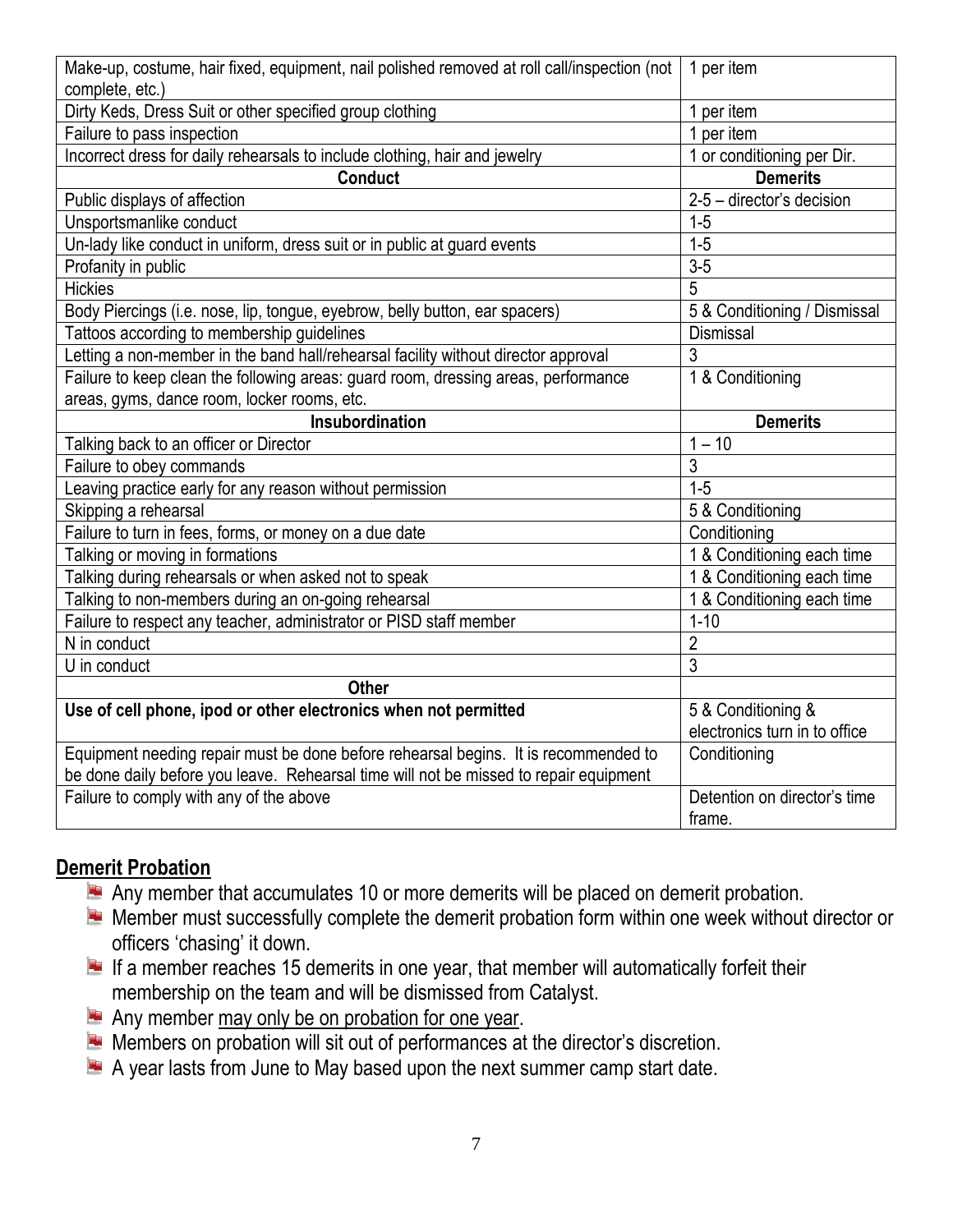## **Physical Conditioning**

Physical conditioning may consist of any of the following assignments:

- $\times$  20 pushups
- $\%$  2-3 laps around football field or 4-8 laps around gym floor
- $\%$  2-4 passes of lunges
- $\mathbb{X}$  Wall sit

Physical conditioning will be given for minor offenses to include, but not be limited to:

- $\mathbb{X}$  Tardy to roll call with a phone call to the director
- $\mathbb{X}$  Missing items at inspection
- $\mathbb{X}$  Missing clothing at practice
- $\mathbb{X}$  Hair not pulled up in pony tail
- $\chi$  Wearing Jewelry to class, rehearsal, or performances
- $\mathbb{X}$  Minor conduct problems at directors discretion
- $\%$  There may be conditioning assigned that does not fall under the categories above.

Members that fail to take care of their conditioning after practice work off double the amount the following day. Officers that fail to have a member work off their conditioning will condition with that member.

## **Dismissal from Catalyst Color Guard**

These offenses may result in forfeiture of membership in Catalyst Color Guard. All decisions are by the directors and are final. Catalyst members are leaders and role models in PISD and must choose to behave accordingly.

- **E.** Catalyst member who has been suspended or received an ISS or ALA assignment will forfeit membership. (Exception: a student my serve a one-day assignment for dress code or tardies…only one opportunity given each year).
- **E** Catalyst member who is on Scholastic Probation for two consecutive six weeks will forfeit their membership. This is defined as receiving a 69 or lower in at least one class.
- $\blacktriangleright$  Student found possessing, using, transmitting or to be under the influence of drugs, alcohol, etc while at school, in costume or Catalyst wardrobe, while representing the organization.
- **E.** Smoking tobacco in any Catalyst clothing or while representing Catalyst or DHS.
- $\blacksquare$  Receiving 15 demerits.
- Any member that receives an MIP, DUI, DWI, or other drug or alcohol related offense will automatically forfeit their membership.
- $\blacksquare$  Theft of team or individual property.
- $\blacksquare$  Hazing or initiation of any student by another student.
- **Members who have tattoos that require special coverings, such as make-up, costumes or** bandages to create compliance with the dress code or uniform requirement of the organization automatically forfeit their position from the team.
- Members who assault or harass directors or team members automatically forfeit their position on the team.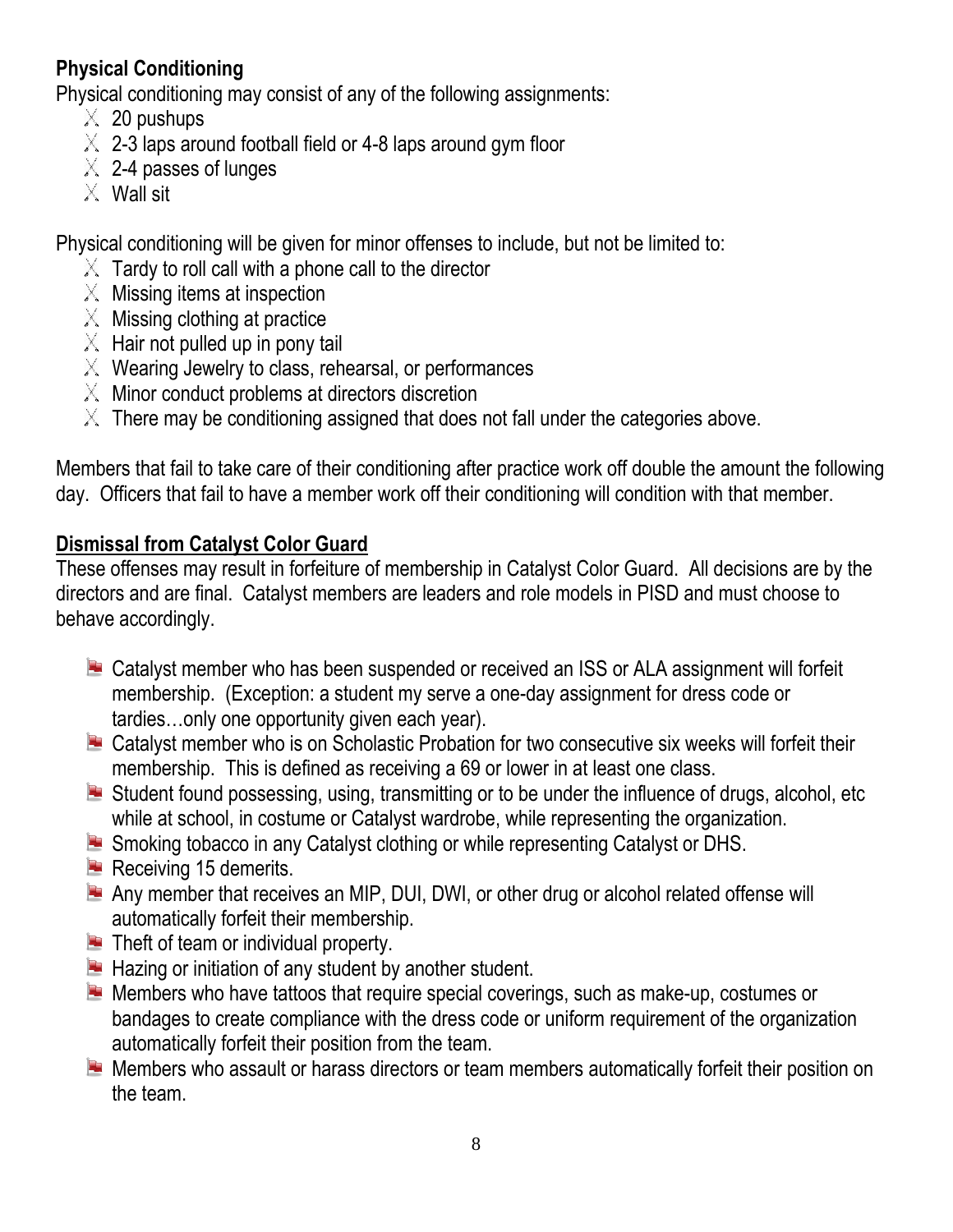- **Members involved in creating, leading, or participating in an initiation process automatically forfeit** their position on the team.
- Any student unable to meet the physical requirements will not be allowed to participate as a team member and will automatically forfeit their position on the team.
- Any offence not covered in this handbook, but which is clearly and logically an offence shall be declared appropriate for dismissal by the directors.

#### **\*\*\*From time to time issues may arise that are not covered in this handbook. When such issues are behavioral and conduct based, the principal and directors may exercise disciplinary action in accordance with school district policies. Such behavioral and conduct offenses may lead to dismissal from the organization.**

#### **Lockers, Guard Storage Room and Fine Arts Gym**

Each member will be given a "Blue locker" in the band hallway and a locker in the Dance Room locker room, located in the fine arts hallway. Each member is responsible for keeping their locker clean and tidy, and locked. This is very important as our spaces are a direct reflection of our organization. There were many issues last year with students missing belongings, PISD is not responsible for any item that may be taken or misplaced from an "unlocked" locker.

Place all personal items inside of locker. Do not leave personal items on the floor in front of lockers or in unlocked lockers. The guard room is to store equipment and belongings too the color guard program only. It is not a personal storage room…please keep all personal items out of the guard room. Furthermore, if something is out of place in the guard room, it is expected that the member that notices it take care of it.

## **CATALYST CLASS REQUIREMENTS**

Each catalyst member will participate in class, which serves as an extension of our rehearsal and training process. The director, and staff, will guide student performers to learn a vast variety of skills ranging from dance to designated areas of equipment use (flag, rifle, saber). All areas of the course requirements will be part of the grading systems.

The main areas of focus in this course are: Equipment / Skills Testing Form Design Body/Movement / Skills Testing Rehearsals **Performance** Exams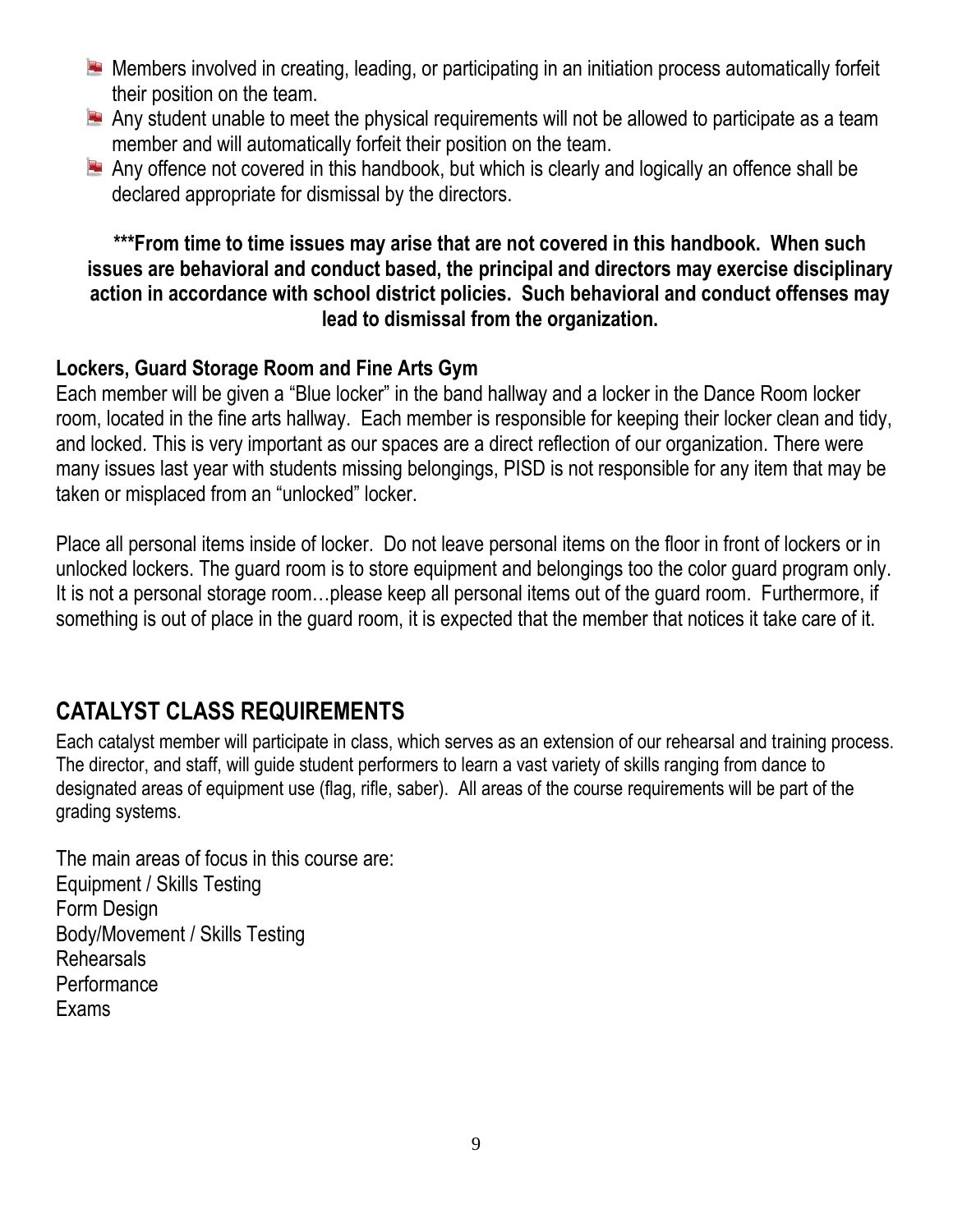## **Equipment**

Each student will have a given set of skills for each piece of equipment. These include but are not limited to:

## **Flag**

Drop Spins Cones **Flourishes** Pull Hits Thumb Flips

## **Rifle**

Right hand spins Left hand spins Push Catch Spin, Spin, Flat, Dip **Flourishes Single** Double **Triple** 

## **Saber**

Right hand spins Left hand spins Reverse Spins Spin, Spin, Flat Dip **Single** Double **Triple** Quad / Five / Six

- Silk Toss Prayer Toss Pole Toss **Horizontal** 45 toss
- Quad / Five / Six **Horizontal** Butt toss Tip toss Pull Hits Carve toss Toss from spins Catches
- **Horizontal Flips** Hilt toss Blade toss Tip toss Toss from spins **Catches**

## **Form Design**

The execution of the drill sets during marching season and the staging during winter guard.

## **Body / Movement**

**Attention** Feet positions Port de bras Ronde de jambe Releve' Tendu' Plie'

**Balance** Jazz walk Jazz run Sote' Leaps / Jumps **Pirouette** Across the floor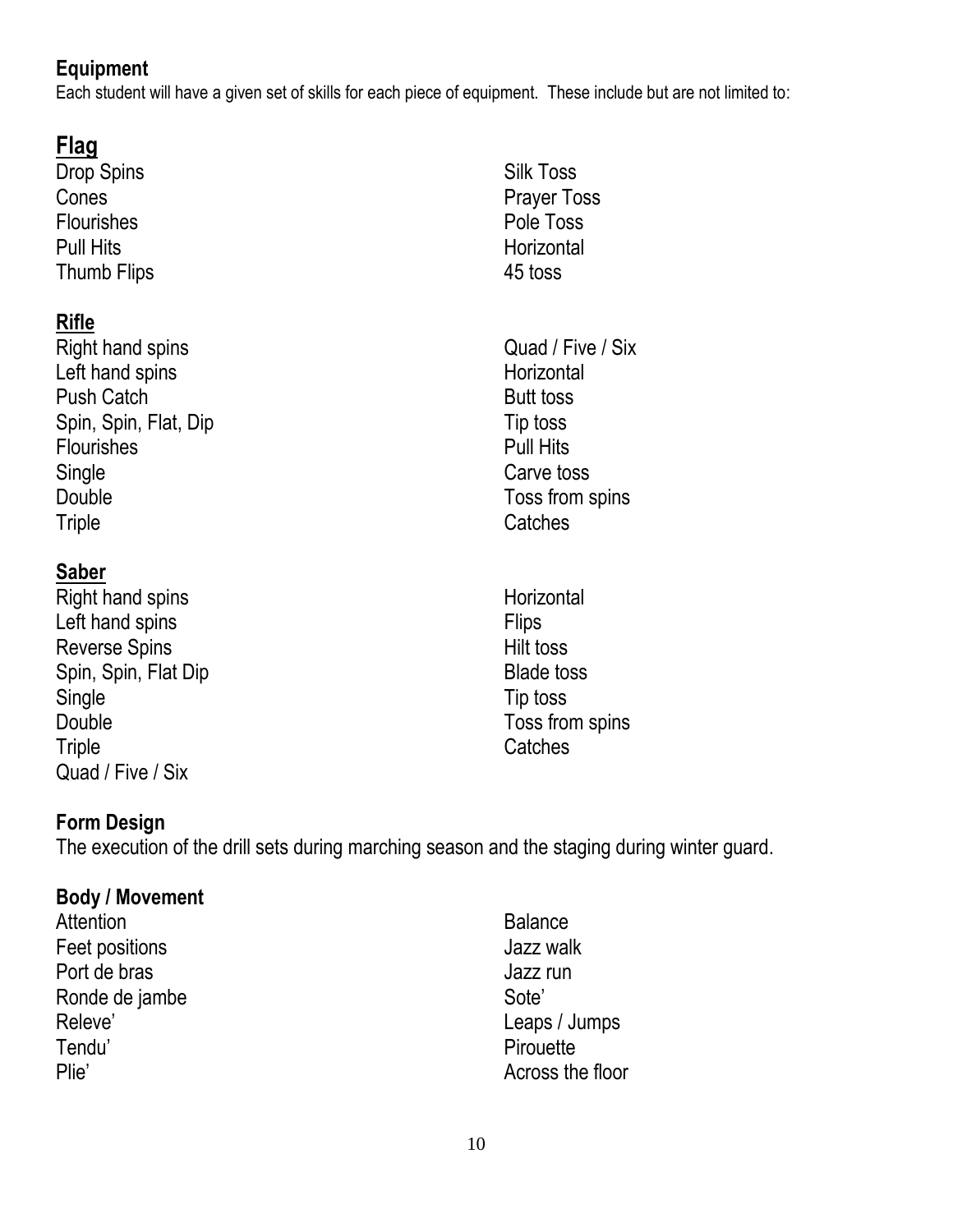### **Rehearsals**

During football season, the guard will follow the same rehearsal schedule as the band. You can see that schedule at:<https://calendar.google.com/calendar/embed?src=d6vmvpfc9q8qnigharbmbplvv8@group.calendar.google.com> in addition to any handouts that may accompany the calendar. Please realize that the guard may have an adjusted schedule to accommodate the use of the field or a specific requirement. **Your flexibility is required and greatly appreciated.**

Post Fall Contest Season, the color guard will have a separate rehearsal schedule. That schedule will be dependent upon gym availability, contest schedule and other various activities. *Rehearsals begin when the last person arrives and is ready to rehearse. The full time allotted will be used starting when all are ready to begin***. A parent or ride with another student does not excuse tardiness at any time. Again, your ability to be flexible is required and appreciated.**

Since after school practice is co-curricular, all students are required to attend and participate in all after school rehearsals to receive credit. Failure to attend rehearsals will result in a zero. Please do not schedule doctor's/dentist's appointments during after school rehearsals. There are days set aside for appointments, etc. Please refer to [the](http://www.dawsoneagleband.org/) calendar for specific days.

If an absence is pre-approved and excused, the student will be allowed to make up the time missed at rehearsal to earn credit for that assignment. An appropriate amount of time will be allowed to make up missed rehearsals predetermined by the directors. Any un-excused absence or non-pre-approved excused absence, (including appointments), is not eligible to make up missed rehearsal time to earn credit for the assignment, except in the case of extreme emergency. (Such as: death in the immediate family, hospitalization, etc.)

However, if a student misses a practice during a performance week (and that absence is not preapproved, or proper notice is not given) then the student will not be allowed to perform that week and may forfeit their performance spot for that season.

## **Dressing Out**

Each day there is assigned clothing to be worn during practice. Dressing out appropriately is part of each member's daily participation grade. Additionally, each member's hair must be pulled back in to a tight pony tail or braided and should not be messed with during rehearsal. **No hair bows or decorative items may be utilized to hold hair in place. Additionally, no jewelry may be worn. Jewelry is defined as any type of earring, ring, neclace or bracelet including those made of ribbons, string and such.** This is out of safety for the student performers as it is likely and very possible for equipment to get caught, pulled or tangled, jeopardizing student safety. Individual rehearsal is required for each member to learn the skills required for any given show. Do not assume that any member will get enough 'practice' in rehearsal.

## **Electronics Use**

Cell phones are a wonderful asset for each student and family. It allows strong communication opportunities between parents and students. However, during rehearsals (especially winter guard rehearsals), there will be no electronics in the rehearsal space. There is an exception during fall band and that is for the Ultimate Drill Book, which is only accessed on their phones. During this time students will only utilize the phone in action and will always need to remain stored in their fanny packs when not in direct use. Each student will be required to place their cell phones in their locker prior to the start of rehearsal. They will not be allowed to check their phones during rehearsal. Students should not be checking their phones for messages at every break as there is a lot of time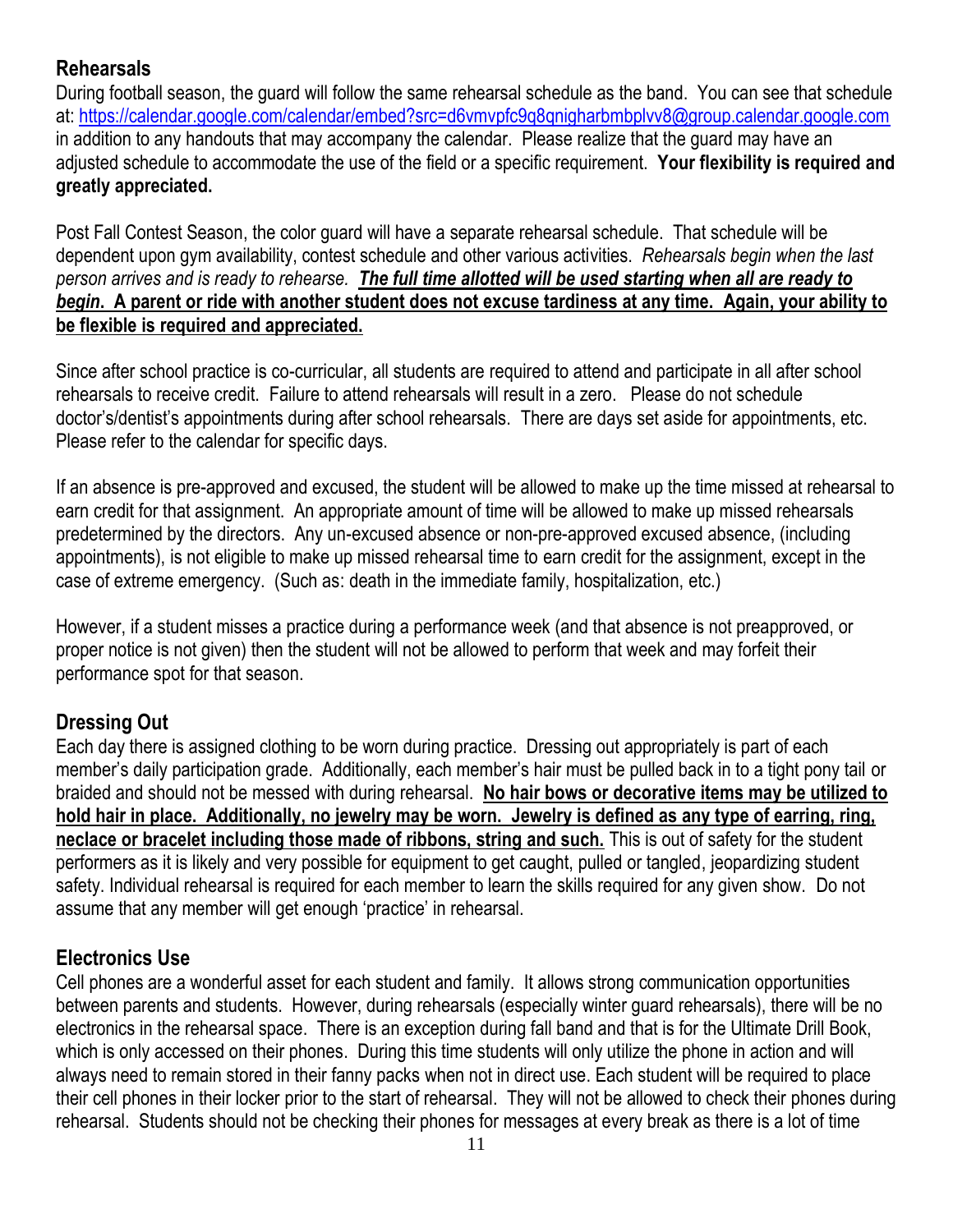lost/wasted during our limited rehearsal time. Cell phones can also very easily cause distractions that can affect their rehearsal performance and growth, it is important that we maximize our time together. The students will pick up their electronic device after rehearsal and all items are picked up and put away. **There are no exceptions.**

All Catalyst rehearsals are closed to parents, family, friends, and guest unless specific permission is given by the directors. Please be on time to pick up your child outside of the band hall, or the Turner Campus, at the end of each rehearsal. Please allow your child fifteen minutes (15) after the posted ending time of rehearsal to pick up your child. Rehearsal starts when the last member arrives and ends after the time commitment has been realized. They will pick up and pack equipment after rehearsals. Your attention is greatly appreciated.

**Tutoring should take place during non-rehearsal time. Mornings are recommended for days with after** school rehearsal. It is recommended that students prepare their teachers for their arrival at all tutorials. Eagle hour is also a great time for tutoring and if an after school tutoring session is in conflict, students will need to reach out to the Director with enough advance notice for proper approval. If not student is responsible to make up the time lost.

#### **Performances and Performance Rules**

Performances are a **mandatory** part of the program. Note that there are no un-important rehearsals or performances. There is always the possibility of play-off games during football season that will require Catalyst to rehearse both football routines and winter season's competitive programs. Catalyst prepares the majority of our winter competition season's programming on weekend/holiday 'camp' type of rehearsals. These include the beginning of the Thanksgiving holidays as well as the beginning and end of the Christmas holidays and **Spring Break**. All students will have rehearsals over **Spring Break** toward the end of the week. It is customary for us to have competitions the weekend spring break begins and ends.

Performance Rules are not limited to, but will include the following: (directors reserve the right to create rules as needed for the safety, consistency and presentation of the organization.)

- A member must be present at **ALL REHEARSALS** in order to perform.
- Loss of a performance position may include but not be limited to: attendance, daily and performance appearances, lack of memory of routine, technique of skills required, projection, flexibility, coordination, strength and endurance. **No member is ever guaranteed to perform**.
- $\blacksquare$  The director makes the final decision on who will perform for any given performance. The director's decision is final.
- If a member is absent or tardy to a rehearsal, performance or work session, the member is held responsible for all announcements and information given during the missed activity. The directors will not be responsible for getting information to each individual member that is not in class or at rehearsal on time.
- $\blacksquare$  Unless otherwise noted in the schedule, it is to be understood that each member will come to show/rehearsal or meeting place with their hair completed prior to loading the bus and departing for the event.
- Before each performance, the guard will go through an inspection of all costumes, packing and equipment prior to departure. Failure to be prepared may result in loss of performance opportunities at the discretion of the directors.
- If your absence is pre-approved and excused, the student will be allowed to make up the time missed at rehearsal to earn credit for that assignment. An appropriate amount of time will be allowed to make up missed rehearsals predetermined by the directors. Any un-excused absence or non pre-approved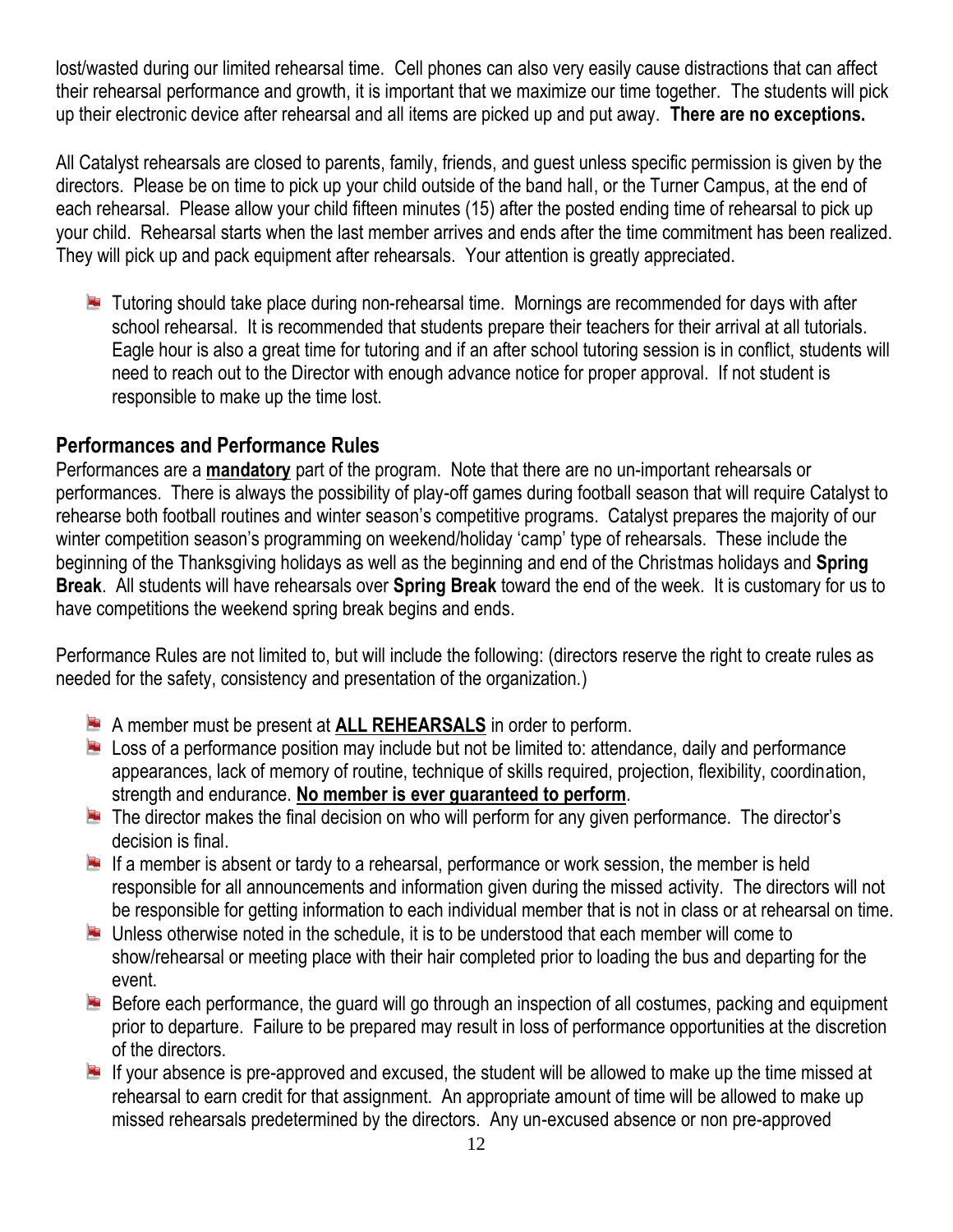excused absence is not eligible to make up missed rehearsal time to earn credit for the assignment, except in the case of extreme emergency. (Such as death in the immediate family, hospitalization, etc.)

- **E** Students and parents should not ask to miss any type of rehearsal or performance. Missing a performance will not be allowed and a skipped performance may set up your student for dismissal from the organization.
- **Tutoring ALWAYS should take place during non-rehearsal time.**

*\*IMPORTANT NOTE TO PARENTS: While with the guard at games, performances and competition, your child is there to be part of the team. Visits from parents in the stands, on the buses, etc. are prohibited. If an emergency message needs to get to your student, then do this through the directors. There will be appropriate times for parent visits at many of our events, but not all of them. You and your student will be advised in advance of these opportunities. Please do not put your student in an uncomfortable situation by approaching them when they know you should not. Furthermore, public events and competitions are NOT the time to have a private discussion with any director*.

#### **Exams**

Each member will have examinations on skill sets, routines, and performance. Fine Arts, which includes, Catalyst Color Guard is a co-curricular activity. Each student earns grades for all after school rehearsals as well as in class assignments and participation.

#### **Grading Policy**

Catalyst members will be graded in two basic areas - daily grades and test grades. Daily grades are weighted 40% and test grades are weighted 60%. The director will add additional grading opportunities as the show/schedule permits. Here are some possible grading areas.

- **Participation Grade (daily grade). This is a weekly grade. Each week day is worth 20 points for a** total of 100 for the week. Your grade is earned by the 4 A's (Attendance, Attire, Attitude, Approach).
- **Part Performance Grades (test grade). Each student has the ability to earn a test grade for participating** in performances home run-throughs, assigned performance tests and a written exam each six weeks.
- **E** Weekly Exams (test grades). Skill exams will be given each six weeks.

#### **Private Lesson Program**

Private lessons are a **required** part of the Catalyst Color Guard program. This program provides a high quality enhancement to classroom instruction. Teachers are all specialists in color guard and/or dance. Lessons are extremely valuable to the individual student. All students are required to take individualized private instruction as it is the best way to make sure that you can be the most prepared. The first year of Catalyst is the most difficult as there are so many new skills to learn and these private lessons allow the student to focus on the exact skills they need to succeed.

• Students are required to attend 1 lesson or masterclass a month. This is one additional hour that is provided for specific student instruction. Students will be notified at the beginning of Summer Band what the 2021-2022 procedures will be on this.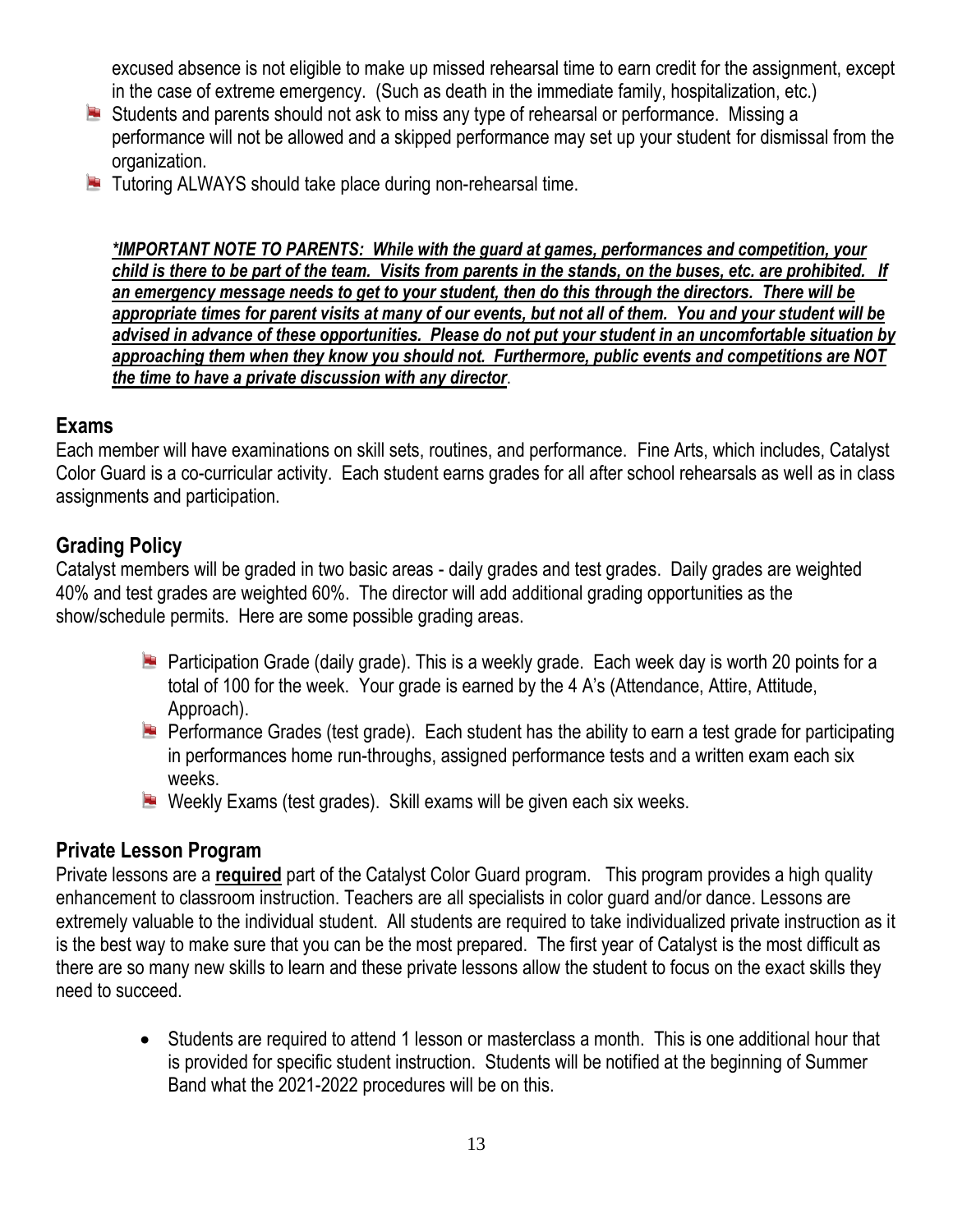#### **\*A Note on Self-Practice**

For each student to fully maximize their performance, Catalyst Color Guard requires individual practice of skills in all areas of color guard. It is understood by the member that self-practice is required for success. The directors reserve the right to require homework of self-practice if individuals or the team are not fulfilling their responsibilities. This homework will be performed for a grade.

## **ELIGIBILITY – NO PASS, NO PLAY**

- 1. **All band and guard members must pass every class (subject) in order to be eligible for extracurricular activities. This includes all football games, music contests, and performances that are of a competitive nature. If a member fails one (1) subject (below 70) he/she is ineligible for the following three weeks reporting period. (See PISD policy below for exempt classes.) This causes frustration, disappointment, and tends to lead toward discouragement in other areas. Please keep a close check on all grades and strive to maintain a good academic standing in all subject areas.** Students must be passing all classes at the end of the next three weeks to regain eligibility.
- 2. Activities not affected by eligibility rule include sectionals, rehearsals, and public performances not related to competitive events. **ATTENDANCE IS MANDATORY AT THESE ACTIVITIES!**
- 3. A guard member desiring to audition for color guard officer must have and maintain an "S" in conduct in all classes. Failure to do so may result in loss of leadership position.
- 4. A guard member desiring to audition for color guard officer must have been eligible each six weeks for the entire school year prior to their audition.
- 5. If a student becomes ineligible during a period of a trip/competition, the parents understand that they are required to reimburse the Band Boosters and/or DHS for the cost of the entire trip. Grades, registration for the next school year and/or diploma will be held until the balance is paid in full. No exceptions.

## **THE PISD POLICY FOR NO PASS, NO PLAY**

A student may NOT participate in any extracurricular activity if a grade lower than 70 is earned in any class at the end of the six-weeks reporting period. This student may continue to participate in all practices and preparations as determined necessary by the coach, director, or sponsor of the organization during this time of ineligibility. This student may regain full eligibility status to participate in the extracurricular activity if at the end of the designated 3 weeks period all grades in all classes are equal or greater than 70.

#### **CATALYST POLICY FOR IN-ELIGIBILITY**

If a student becomes in-eligible during the year, they may be removed from the current show performances, but will still be required to participate in all rehearsals, classes, etc. **If a student becomes in-eligible twice during the same school calendar year, they will be removed from the organization at the first opportunity.** Any member that would like to be considered for a weapons position must have been eligible at all times the previous year. If a weapon becomes ineligible during the year, they may be removed from the weapon line and may not be eligible for the weapon line. The director's decision is final.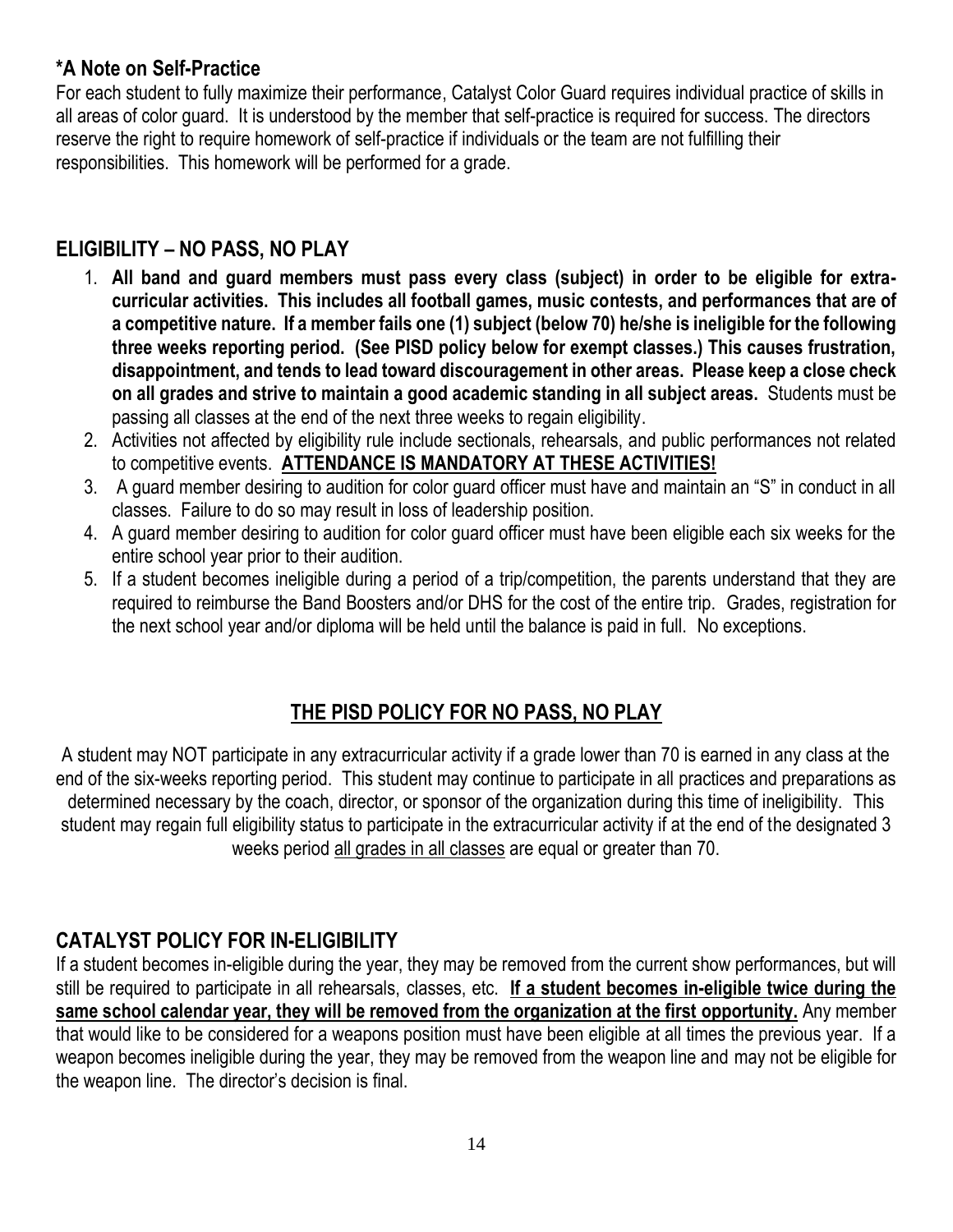### **GRADE OF INCOMPLETE**

A student with an "Incomplete" grade at the end of a grading period is ineligible at the end of the seven-day grace period unless the "Incomplete" was replaced with a passing grade prior to the end of the seven day grace period.

### **EXTRA CREDIT WORK**

Extra credit work, or work (including re-test) turned in after the grading period or evaluation has ended may not be considered when determining a student's eligibility for extracurricular activities except in the case of an "Incomplete" grade as noted above.

## **EAGLE BAND COURSE CREDIT**

Members of the Dawson Eagle Band earn P.E. credit during the fall semester for marching band, and fine arts credit in the spring semester for concert band. The Texas Education Agency requires 24 credits for graduation from a Texas Public High School, including credits in both P.E. and Fine Arts. Students in band for four years at Dawson High School will earn two credits of P.E. and two credits of fine arts. Students enrolled in electives other than band have to find room in the schedule for P.E. and fine arts courses. On the other hand, students in the color guard will have room in their schedules for additional advanced courses of their own choice. One can easily see that those students in band who plan to attend college have a real advantage over those students not in band.

## **Attendance**

- **Attendance and participation is required in all class periods, rehearsals, sectionals, clinics, and** performances including marching competitions, winter guard competitions, (including all competitions affiliated with the WGI organization and the WGI World Championships), parades, special shows, summer camp and any other schedule performance. *All other activities must be scheduled at times other than class and rehearsals (i.e. lessons, tutoring, drivers-ed, doctor appointments, etc).* If a student is in school at any time of the day and misses class on the same day for appointments, then the student will have an unexcused absence.
- **E** Students who are academically ineligible must attend rehearsals, classes and other events as assigned by the director that are allowed by the no pass no play rule and PISD policies regarding this rule .
- **Refer to performance rules for additional information (see page 21).**
- **E** Students are to use both the calendars handed out and the calendar that is set and posted by the directors on <https://calendar.google.com/calendar/embed?src=catalystcolorguard%40gmail.com&ctz=America/Chicago> It is understood that Catalyst Color Guard members will have to be flexible as the calendar may change based upon circumstances surrounding performances, competitions, facility availability and required rehearsals to complete tasks. These adjustments will be provided with enough advance notice as possible.
- If an absence is pre-approved and excused, the student will be allowed to **make up the time missed** at rehearsal to earn credit for that assignment. An appropriate amount of time will be allowed to make up missed rehearsals predetermined by the directors. Any un-excused absence or non-pre-approved excused absence is not eligible to make up missed rehearsal time to earn credit for the assignment, except in the case of extreme emergency. (Such as death in the family, hospitalization, etc.)

#### **SUMMER BAND**

The Eagle Band and Catalyst Color Guard hold rehearsals each summer before the beginning of the fall semester. The purpose of the rehearsals is to allow the band to adequately prepare for the upcoming marching season. This is also an important time for the students to meet and greet each other. In a group as large as the Eagle Band and Catalyst Color Guard, students need to have time to establish bonds of friendship and a strong work ethic. Students build a true "esprit de corps" during summer rehearsals. This relationship with each other and the group as a whole makes summer band the most important time of the year for the whole organization. No grades are assigned during summer band; however, these rehearsals are required to continue membership in Catalyst Color Guard; attendance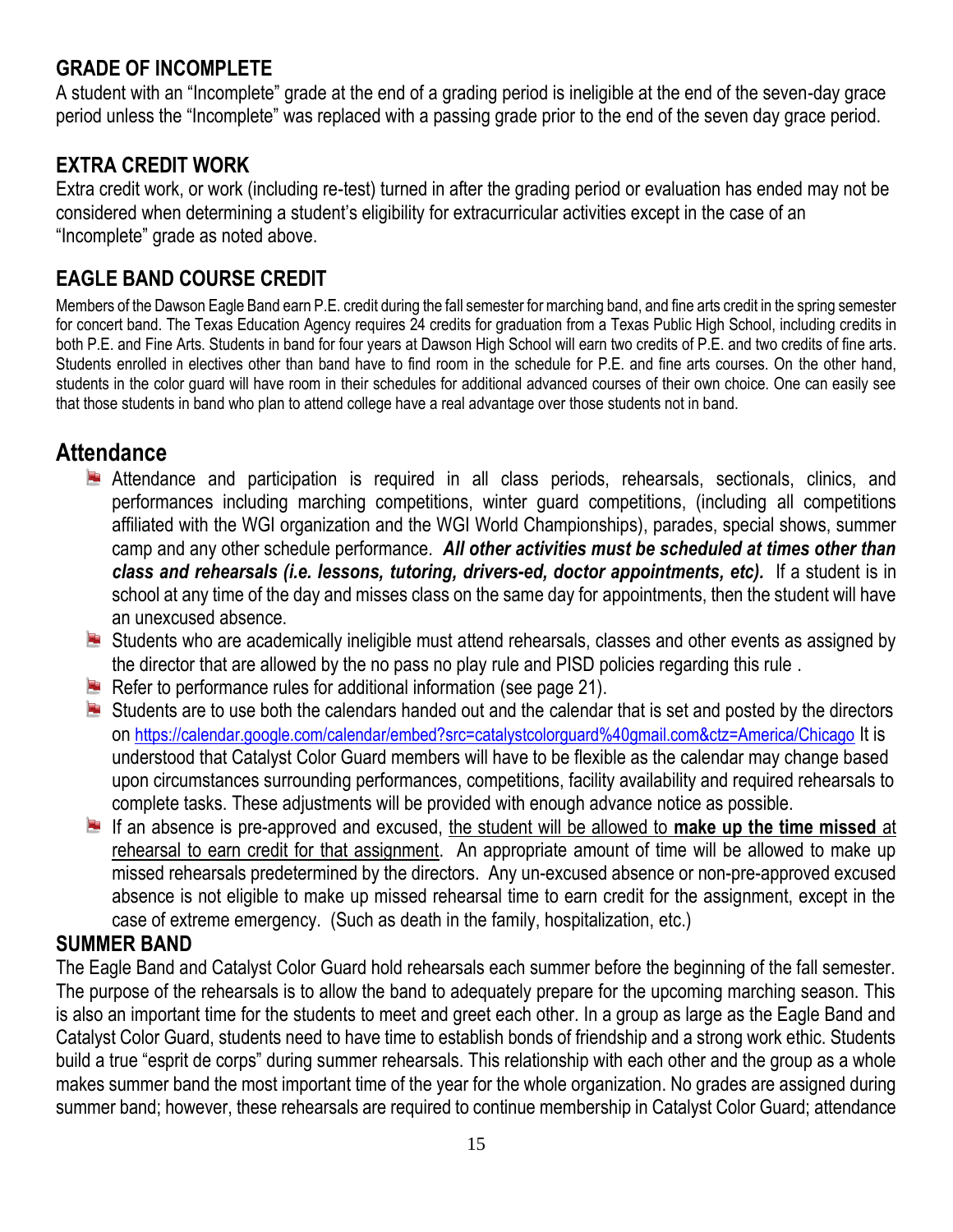is checked and marching positions in the contest/competition show are assigned based on attendance, work habits and development of skills taught during the summer rehearsals. Students who miss all or part of summer band are immediately behind the rest of the group, and may battle the rest of the season just to "catch up" instead of striving to excel. In addition, they will likely not receive a performance position at the start of the marching band season. Generally, summer band begins at the end of July or beginning of August, regardless of the date for the beginning of the PISD school year. Parents wishing to see their child excel in the Catalyst organization should make travel and vacation plans with this schedule in mind. Check [www.dawsoneagleband.org](http://www.dawsoneagleband.org/) for schedules and changes to the schedules.

#### **CATALYST COLOR GUARD SUMMER CAMPS:** *Mini Camp June 3 and 4, July Camp 20th-23rd*

Catalyst Color Guard has an annual June Camp the first week of summer. Our camp will be at Dawson HS so no travel or additional cost will be associated with this camp. Camp is required and part of the evaluation process of each student. If a student is allowed to miss color guard summer camp, (advance permission is required in very rare and special circumstances – twice in 7 years), the student will be significantly behind the rest of the organization and will not be eligible for a performance spot during marching season. There are also camps in July and August. See the calendar.

### **FOOTBALL GAMES, WINTER GUARD EVENTS**

Catalyst Color Guard performs at **ALL** Dawson High School varsity football games (except scrimmages) The color guard not only performs its halftime show with pride and spirit, but also carries on the tradition of that pride and spirit in the stands.

#### **HOME GAMES**

Game Day Procedures will be distributed at the beginning of the school year.

#### **AWAY GAMES**

These are treated essentially the same as home games. The only difference is the time in which the student is to report to the DHS band hall. This assembly will vary depending upon the length of the trip to the game site. An itinerary will be issued prior to game day, which will give the assembly time and approximate time of return.

#### **PARENTS, PLEASE BE ON TIME TO PICK UP YOUR CHILDREN. WE ARE SELDOM MORE THAN 20 MINUTES LATER THAN THE APPROXIMATE TIME OF ARRIVAL AS STATED ON THE ITINERARY. DIRECTOR COMMUNICATION WILL BE GIVEN ON EXACT HOME TIMES TO HELP ASSIST IN THIS MATTER.**

We do not have control over the number of timeouts or penalties incurred during the football game. The directors feel very uncomfortable and cannot leave any student unattended at the band hall after everyone else has gone home. PLEASE help us out by being there to get your son/daughter as soon as possible.

#### **Winter Guard Events**

There will be specific schedules for each event given to the students and sent via email to all parents on the email list.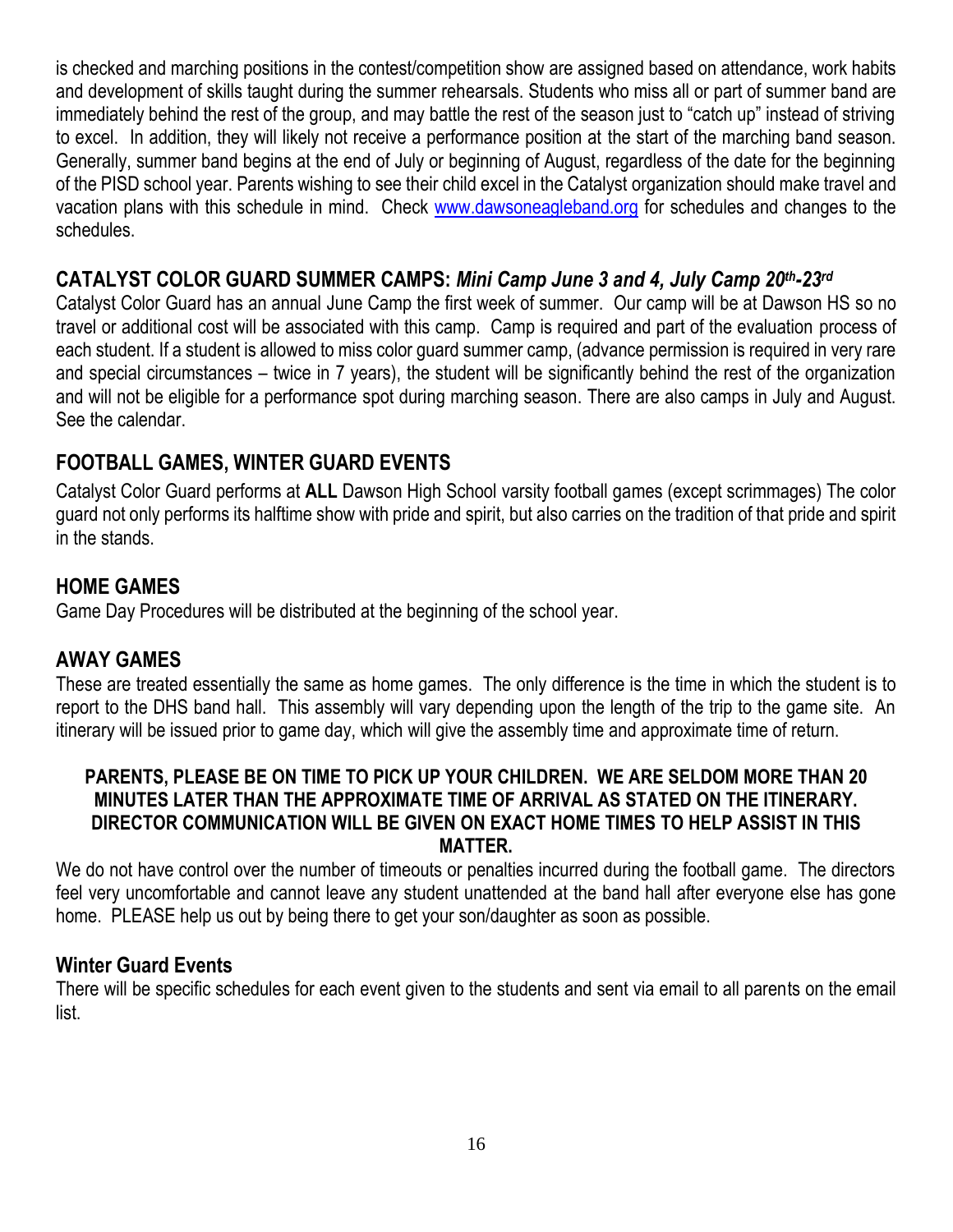#### **Public Etiquette**

**In public, each member is to remember that they represent Catalyst Color Guard, The Eagle Band Program, Dawson High School and Pearland ISD. Below is a guideline of expected behavior while in public and/or in costume.**

We are an ensemble; a team; a group; a performing unit. We are public figures...and our community is going to be watching everything we do. These guidelines are in place for the benefit of the entire color guard. When we are a unit, we are not individuals. We must remember: perception is everything.

It is imperative that we are dressed appropriately and look as "one team". **Your hair must be correct before we leave for a performance and may not be taken down until you are instructed to do so by the director.** You need to make all arrangements on your own to make sure that you are dressed accordingly. Your directors or officers will let you know what to wear for school on spirit days, for travel, for shows and any other event that requires us to be seen as an ensemble. There are no excuses…do not let your team down. You should have more than one pair of Keds, extra rehearsal shirts, extra socks, etc. so you will not find yourself in a situation where you not appropriately dressed for any color guard rehearsal, function or event. Additionally, on show days, no colored fingernail or toe nail polish…clear is fine.

Only neutral bra and spanx may be worn with our Catalyst Spirit Tee on spirit days. No colored items of any kind will be permitted. Earrings may be worn (or provided) for these days. No other jewelry will be permitted while in spirit clothing. Additionally, only neutral colored bras with clear straps may be worn with costumes. Spanx and appropriate bra should be worn with costumes. Underwear may not be worn under costumes. Underwear creates lines in the body's form and interrupts view of the costumes. There are no exceptions.

When we are in public, please do not forget to use your southern charm and best manners. You never know who it is you may be speaking too…or who is watching you.

#### **When walking around in costume, your hands are to be behind your back and your head held high with pride.**

**Stands Etiquette** – We want every one of you to have FUN at the football games. However, we can't forget that we are there to support our school and football. We will assign you seating for the games. The color guard will sit in an area/seating pattern that will look nice and organized from all areas of the stadium. We always want to look awesome. Being in the stands is a form of performance in itself. You are to stay in your assigned seat in the rows that are required for us to look our best.

While in the stands, there are a few things that we must all do.

- When the band plays the fight song, we will all stand and support our school…each and every time the song is played.
- When cheering our team on, we need to do it with dignity and pride. We want to make sure our cheers are heard, but not interrupted as unruly.
- When an officer or director asks you to sit and be quite, please do so immediately.
- If an injury occurs to one of our player, the color guard will stand with hands behind the back until the player is removed from the field. This shows respect and pride.
- We will stand for the Star Spangled Banner with our hand over our heart and face the flag. Our free hand will be by our side. We do not talk, look around or play around during the Star Spangled Banner.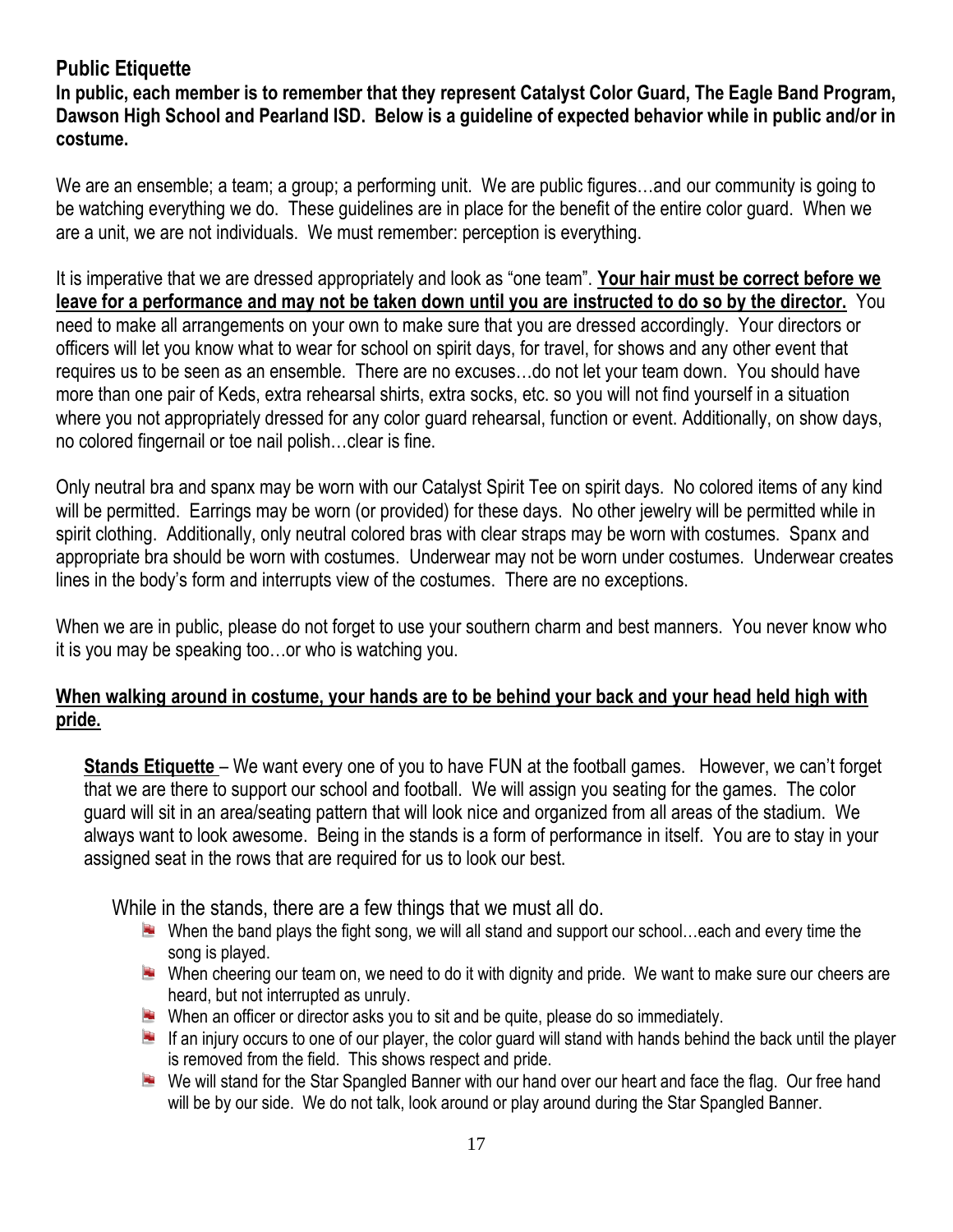- **P** Please just pay attention to your officers and directors if things change during a game.
- We will not be going in and out of the stands. Once in the stands, we will be there to stay for the duration of the game. We will have designated rest room break before the game begins. No guard member is to go to the restroom alone. You will have a chaperone with you and travel as a group. Hands will be behind your back as you go from place to place.
- Half Time Preparation, Performance, and Review We will go down to warm up at the beginning of second quarter at every game where we perform. You will be given instructions prior to this time on the 'order' of warm up. (It will be different every week as our show grows).

**Preparation** - When we go down, your hands will be behind your back. You will be instructed by a director or officer on what equipment to pull out. You will NOT spin, toss or rehearse on your own. You will wait for the group as our time is VERY limited. You will get equipment and fall into the expanded block. We will face away from the field so we can prepare. Please block out ALL things going on around you as we have a show to do.

**Performance** – We will line up on the ready line when our time dictates that we do. We will fall in line with our feet at attention and our equipment in our hands. Head is up and we do NOT SPEAK A WORD to anyone….we do not look around…we focus in and do a mental review of our upcoming performance. Standing still is a skill that sets us apart from others. This is why we work so hard….so represent yourself and Catalyst professionally!

**Review** – After every show, you will gather your equipment and fall in line behind your officers. You will then 'follow the leader' to the designated location and follow into a circle and close feet at attention. You will wait for your director or officer to give review and instructions. After we return equipment to the bags/buckets, we will line up, (hands behind back) and go to our seating area.

> $\blacksquare$  Officers – officers are an extension of the director's arm and authority. Please respect these people as they do many things to make your life easier in color guard. They will give you directions in rehearsals, when traveling, at shows, in the stands, etc. Your help is greatly appreciated.

## **Packing List for Performances (Example)**

This list is a guide for your child to pack their materials for all performances. You should expect items to be added and deleted from the list as required by the event. Here are staple items…a specific list will be handed out prior to the first show. \*\*\*You must wear CLEAR/GEL DEODORANT with all costumes\*\*\*

Band Aids Bobby Pins that match your hair (not barrettes) Dance Paws Dress Sweats Feminine products as needed Hair Products Hand Sanitizer Handy wipes Black Keds

Make Up and Eye Lashes Pony Tail Bands Q-tips Safety Pins Show Shirts Small Mirror Spanx Appropriate under garments for all costumes Dress travel suit

Things that are NOT ALLOWED in your guard bag: (You may have these on the bus and on your 'down time' only). Cell Phone iPod Food Candy Gum *Catalyst, please pay attention: If a cell phone or iPod is found in use by an officer or director, your electronic device will be confiscated and not returned directly to you. Your parents will need to make an appointment to see me for the return of that item.*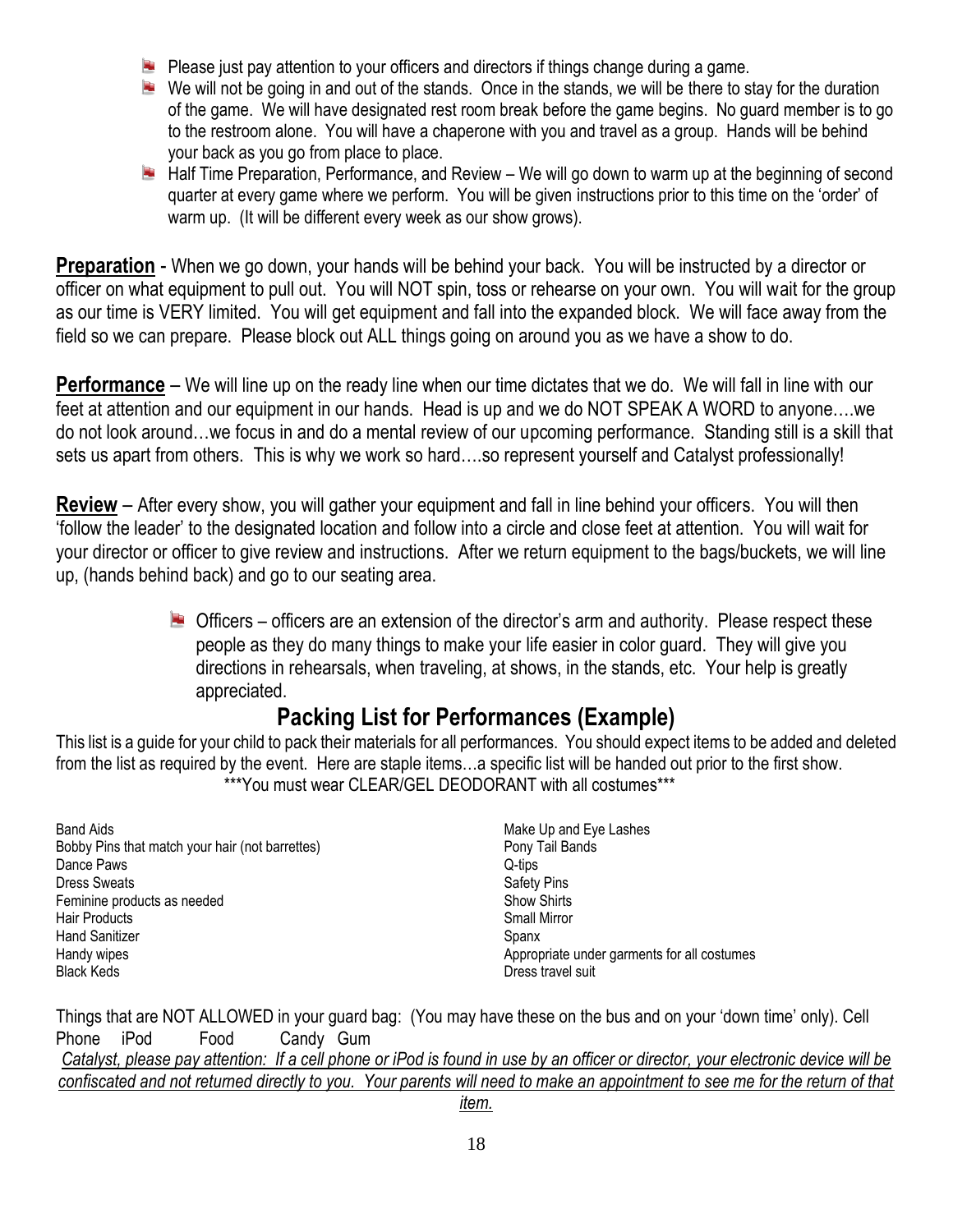## **Equipment Responsibilities**

Color guard equipment (flags, sabers, rifles, props, floor, etc.) as well as our other equipment (costumes, carts, electronics, etc.) is PISD property and is to be well-taken care of. Catalyst members agree to:

- **Roll flags when not using them and placing them on the floor**
- **Not allow anyone not in color guard to use or handle our equipment**
- $\blacksquare$  Be responsible for each item that is used by that member take good care of it
- If some piece of equipment needs repair, take care of it or report to officer or directors. All equipment repairs should be done before or after rehearsal. Do not put it off.
- **Be responsible for any equipment taken off campus making sure you have it for all classes, rehearsals, performances and competitions.**

## **TRAVEL GUIDELINES**

## **BUS RULES**

For each performance, the Eagle Band and Color Guard moves over 300 students, their instruments, and equipment. It is necessary that each student understands and abides by the rules to facilitate this enormous task in the safest, most efficient way possible.

- 1. Follow the PISD bus rules posted at the front of each bus and use common sense (pick up trash, do not sit in the aisles, do not stand while the bus is in motion, only sit two to a seat, etc.)
- 2. Upon arrival at destination, remain seated until the director or designated adult chaperon has given instructions.
- 3. Directors, drivers, and chaperones have the authority to assign seating to any student on the bus in the event of disciplinary problems or failure to abide by bus rules by any individual(s). If needed the entire bus convoy will stop to address the misconduct by any student. Please do not be the student that the entire convoy stops for.
- 4. Leave all buses clean of trash and personal belongings upon return. Each bus will have an assigned captain. The captain will check to see if the bus has been cleared of all trash. If not, the captain will select students to clean the bus. If selected, the students should work quickly and efficiently to maximize their time to complete the task successfully.
- 5. CD Players, iPods, and DVD players must be played with headphones on. If one person is allowed to play their music or DVD player loudly, so is everyone else, which becomes distracting to the rest of the bus. If needed, please plan ahead to bring necessary splitters to share with the person next to you. The district, school, directors and band boosters are not responsible in the event of loss or theft. The directors (not chaperone) will approve movies brought by students. Plan to bring both VHS tapes and DVD's (you never know what type of media the busses will have).
- 6. Use common sense. Do not sit in the aisles, sit more than two to a seat, stand while the bus in motion, etc. In addition, do not us flash photography during night time hours. This is a safety issues with the bus driver that can potentially cause an accident. Flash photography during daytime hours will be allowed.
- 7. Any traveling misconduct will be referred to the DHS Directors. Again, if needed, the entire bus convoy will stop to address any misconduct by any student. Please do not be the student that the entire convoy stops for.
- 8. Remember, have a positive attitude and we will always have a GREAT trip.

#### **TRIPS**

The Color Guard will attend performances/ competitions and educational events outside the Pearland area. This can be an overnight trip usually consisting of multiple nights. Each student is excused from classes for one (1 or 2) school day(s). Each academically eligible student (See no pass, no play for eligibility rules.) is required to participate on this trip if it will be a competition. **Any student will forfeit payments if not eligible**. If a student becomes ineligible during a period of a trip/competition, the parents understand that they are required to reimburse the Band Boosters and/or DHS for the cost of the entire trip for the individual student. Prior to the trip, an itinerary is made available to all members and parents,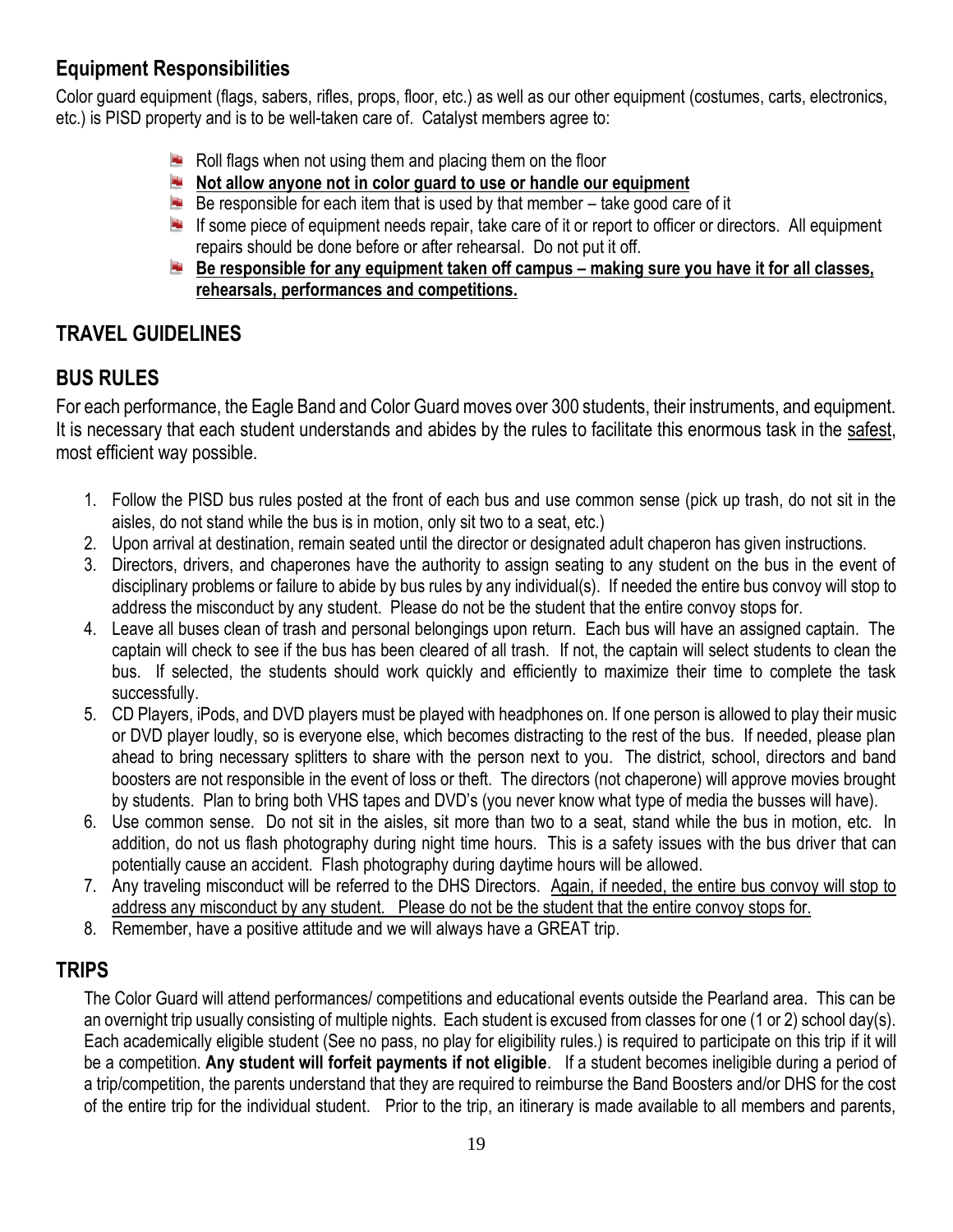which will give all pertinent information concerning the trip. Portions of the fundraising done throughout the year will be used to help offset the cost of trips. The cost of the trip is determined on a yearly basis.

The following is the PISD Trip Regulations for overnight trips taken by musical organizations. We will comply and enforce these regulations, as they are from the Pearland ISD Administration and approved by the PISD Board of Trustees.

- 1. There will be no boys in girls' floors/rooms or girls in boys' floors/rooms for any reason. **Any student violating this rule will be sent home.**
- 2. Students are not to be outside of their rooms after curfew unless accompanied by an adult chaperone. Students will be given a chaperone's telephone number to call in case of emergency. **Any student in violation of this policy will be sent home.**
- 3. The possession or use of any tobacco products, alcohol products, drugs, chemicals, inhalants or any other intoxicants or mood-altering drugs is prohibited. **For any student violating this policy, we will contact the local police department to file a police report, contact the student's parents, and the student will be sent home and referred to his/her campus administrator. The student will be removed from band or color guard.**
- 4. Students will turn in all medications to designated chaperone and/or nurse. No medications will be carried by students unless approved, according to PISD Student Code of Conduct.
- 5. Any property damage will be paid for by the student(s) involved.
- 6. Students are not to leave an assigned area for any reason or get into any vehicle other than school designated transportation.
- 7. Any student in violation of local or state laws will be turned over to the local law enforcement authorities. **If the student is returned to the organization, he/she will be sent home.**
- 8. **Any student, who excessively violates trip guidelines, will be sent home.**
- 9. Students will follow all policies set forth in the DHS Handbook and follow common sense and good judgment guidelines. **A student may be sent home for failure to use good judgment.**
- 10. Violation of any of the rules listed above may result in permanent removal from the DHS Band.
- 11. If a student must be sent home for any reason, the parent/guardian of the student agrees to pay the full cost of the student's return trip to Pearland, Texas. The parent/guardian of a student in violation of trip rules will provide appropriate information (credit card number, etc) to the school district personnel in order that appropriate return transportation may be purchased.
- 12. Dawson High School, the employees of Pearland ISD and the Dawson HS Band Boosters are not responsible for any lost or stolen items.
- Additionally, if the directors fell your behavior falls outside of the list above, you will be sent home or held in detention as outlined in this handbook.

## **PROCEDURES FOR SENDING A STUDENT HOME FROM A TRIP**

- 1. Director will call to obtain the schedule and cost for common carrier transportation (bus, airplane, etc.).
- 2. Student will make a collect call home to the parent or guardian. Prior to the student conversing with the parent/guardian, the director will inform the parent/guardian of their child's offense and that they are to be sent home.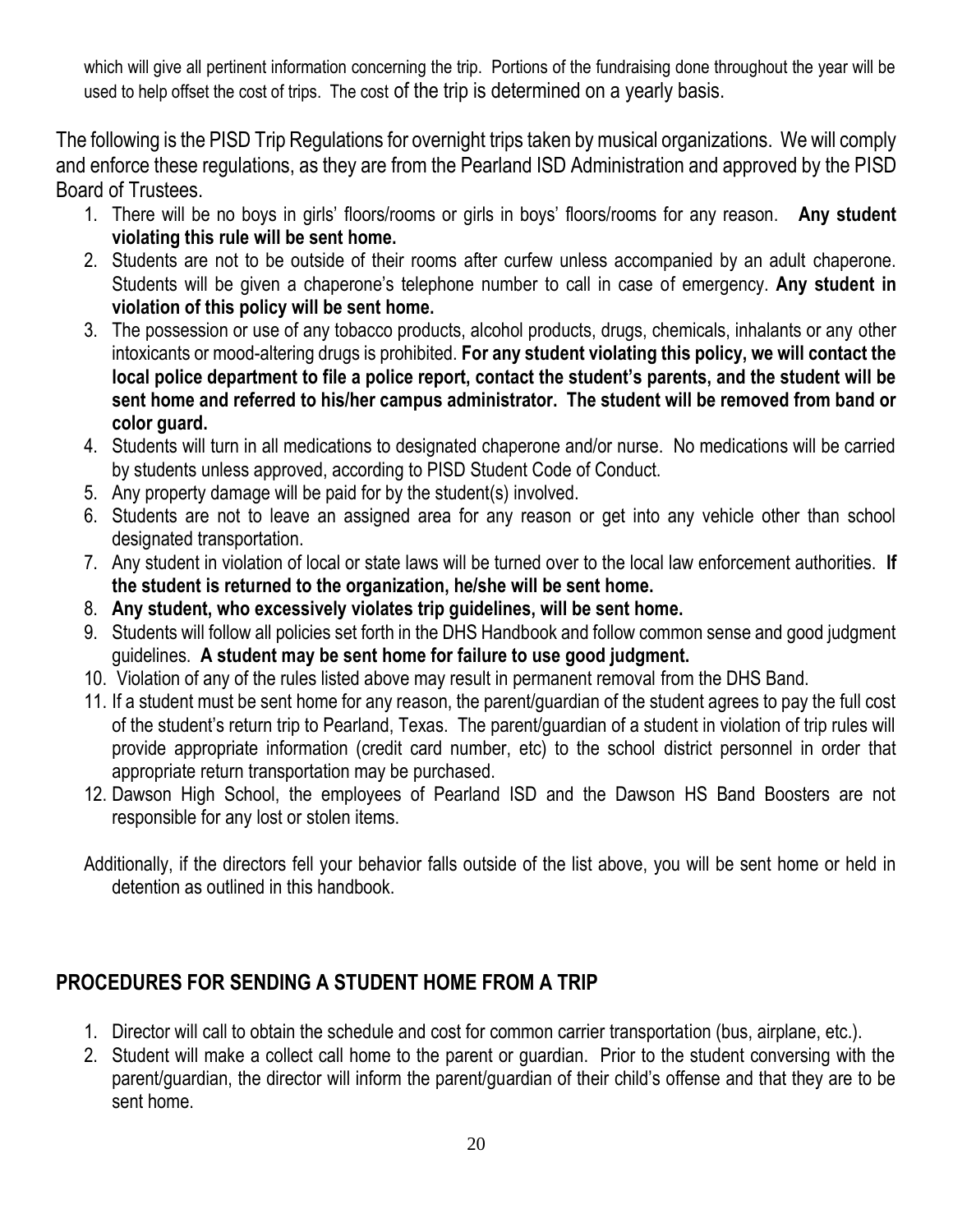- 3. Parent/guardian will be asked on which common carrier they would prefer their child to be placed for the trip home.
- 4. Parent/guardian will be informed of the time schedule and cost of the common carrier, which they will pay.
- 5. Parent/guardian may have the option of coming to pick up their child if they do not want their child to be sent home by common carrier.
- 6. Student will be immediately separated from the rest of the organization.

## **MEDICATIONS**

If you are on any medications that will need to be administered during a full day event or on a trip, you are required to fill out the PISD "Authorization for Administration of Medications & Waiver/Indemnification From Liability During Overnight Field Trips" forms. They must be returned to the directors no later than three (3) days prior to the field trip. You will also need to provide a completed Field Trip Medication Form along with a self-administration waiver signed by parents and physician. These forms can be found on the dawsoneagleband.org website. If you have specific questions, please ask a director.

## **EXPENSES TO EXPECT/ITEMS REQUIRED**

As with all extra-curricular activities, there will be expenses incurred with Catalyst Color Guard and the Eagle Band. Pearland ISD provides much of the funding for the Eagle Band and Catalyst Color Guard, as does the Band Booster Organization. However, there is a limit to these funds. Thus, there are a number of items that students/parents will be expected to provide for successful participation in the Catalyst. Most of the items to be purchased will be ordered on or before the end of June. New members are required to purchase all personal items the first year. There is no need to "repurchase" any of these items unless they need replacement. Returning members must have all items listed. If they have lost or damaged an item, a new one needs to be ordered. Returning members may order additional items if they would like more than one of any item. This will not include basic essentials for traveling to shows, personal monies for trips, etc. The following are some of the EXPECTED expenses for the school year.

| <b>ITEM</b>                | <b>USE/DESCRIPTION</b>                             | <b>APPROXIMATE</b><br><b>AMOUNT</b> |
|----------------------------|----------------------------------------------------|-------------------------------------|
|                            |                                                    | Includes shipping/Tax               |
| Jazz Shoes                 | Used during marching season                        | \$30.00                             |
| Gloves                     | One Pair. You may order extra gloves if you like   | \$17.00                             |
| <b>Black Guard Bag</b>     | Official bag used all years                        | \$45.00                             |
| <b>Show Shirts</b>         | One for marching season and one for winter         | \$30.00                             |
|                            | season                                             | Fall Band Shirt is \$12.00          |
| <b>Official Spirit Tee</b> | Used on game days and to travel in                 | \$25.00                             |
| <b>Blue Track Suit</b>     | Custom DHS Designed logo jacket and pants          | \$130.00                            |
| <b>ADDITIONAL ITEMS</b>    | <b>PURCHASED ON YOUR OWN</b>                       |                                     |
| Ked's Tennis Shoes         | Plain black Canvas (the simplest style) of Keds is | Payless, Target, etc.               |
|                            | the only approved shoe for events. They must be    | Two pairs are recommended.          |
|                            | lace up with no color trim and black laces. Please | (approx. \$15)                      |
|                            | plan to buy two pairs as they may wear out. NO     |                                     |
|                            | <b>EXCEPTIONS</b>                                  |                                     |
| Undergarments              | Females: leotard cut spanx or mid-thigh cut spanx  | Spanx.com                           |
|                            | Males: Dance Belt                                  | Target                              |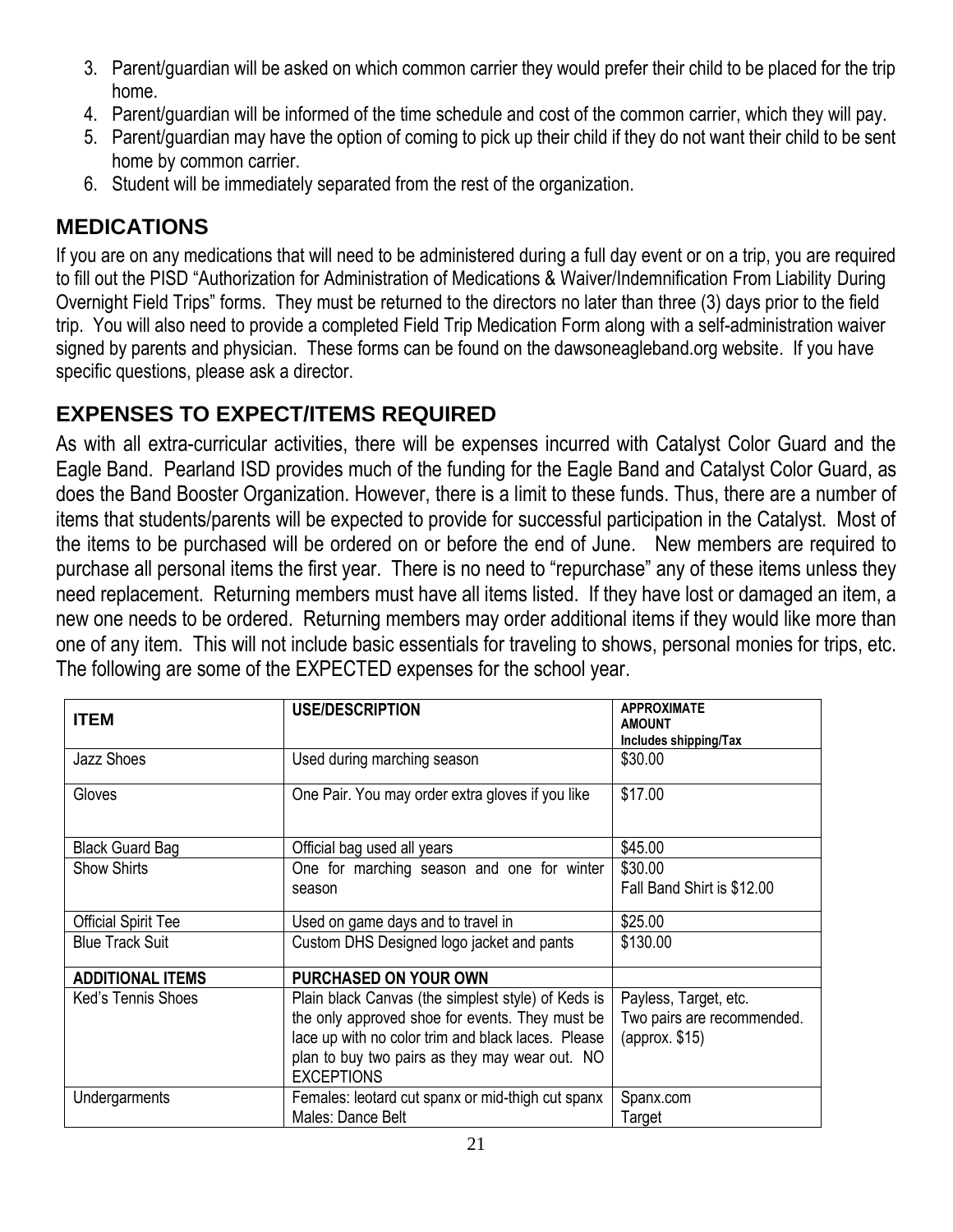|                                                         | You will also need underwear that will not ride up<br>NOTE: We do not wear<br>for rehearsals.<br>underwear with our spanx under our costumes                                                | Wal-Mart<br><b>Dance Stores</b><br>$\langle$ approx. \$18) |
|---------------------------------------------------------|---------------------------------------------------------------------------------------------------------------------------------------------------------------------------------------------|------------------------------------------------------------|
| <b>Neutral Bra</b>                                      | Appropriate <b>NEUTRAL COLOR BRA with CLEAR</b><br><b>ADJUSTABLE STRAPS only.</b> The best will be a<br>bra with adjustable straps that allows halter,<br>strappy, one arm, strapless, etc. |                                                            |
| Water Jug                                               | Each student will need a 1-gallon water cooler to<br>drink from at rehearsals. There is NO SHARING of<br>containers for health reasons                                                      | Walmart,<br>Target,<br>Academy, etc.                       |
| <b>Black Bag Supply Items</b>                           | You will receive a specific list of items that need to<br>be in your red bag each week.                                                                                                     | <b>Attached List</b>                                       |
| Trip / Other fees                                       | <b>Use/Description</b>                                                                                                                                                                      | <b>APPROXIMATE</b><br><b>AMOUNT</b>                        |
| Tailgate Fee<br><b>ANNUAL FEE</b>                       | Fee for meals supplied before each football game<br>and some competitions during this season.                                                                                               | \$150.00 each year                                         |
| Solo/Ensemble Contest                                   | Required for all students. Payment is due usually<br>in April near the end of the coming school year.                                                                                       | \$15.00 or \$10.00 for each<br>event per student           |
| <b>PISD Color Guard Fall Semester</b><br>Fee ANNUAL FEE | Used for transportation, group entry fees,<br>equipment, miscellaneous items, etc. All items<br>become property of Catalyst Color Guard and DHS                                             | \$200.00 for year                                          |
| PISD Color Guard Spring<br>Semester Fee ANNUAL FEE      |                                                                                                                                                                                             | \$200.00 for year                                          |
| Trip Fees (In-state)<br>*BOA San Antonio                | This is usually a trip to Dallas or College<br>Station for a regional event or State<br>Championships. Each trip cost is determined<br>by the actual trip and will differ.                  | \$250.00 (estimate)                                        |
| <b>WGI Trip**</b>                                       | This is a world championship in Dayton, Ohio.<br>** Catalyst usually goes every OTHER year to<br>Dayton, Ohio.                                                                              | \$1000.00 (estimate)                                       |

Please note, that if your child has the privilege of being a Catalyst Color Guard Member, they are committed to the fees required for participation. All personal items and fee items are committed, ordered and spent before the end of May each year. **If your child leaves the organization, is removed for any reasons, or forfeits her position on the team, the full amount of the fee commitment is due**. \*Students who quit mid season, and have signed a commitment form, will be charged for any uniform or equipment that was purchased for the student for the show. Your child may not be exempt from finals, may not be able to register the following school year and perhaps may not be able to graduate until all monies owed PISD are paid. Please do not take this commitment lightly.

## \***Please note that no refunds will be given**.

## **Fundraising**

A large portion of our organizations expenses that are not personal in nature are raised funds by our students and our parent organization. Our two biggest fund-raisers are the Rock-A-Thon, and the Indoor Winterguard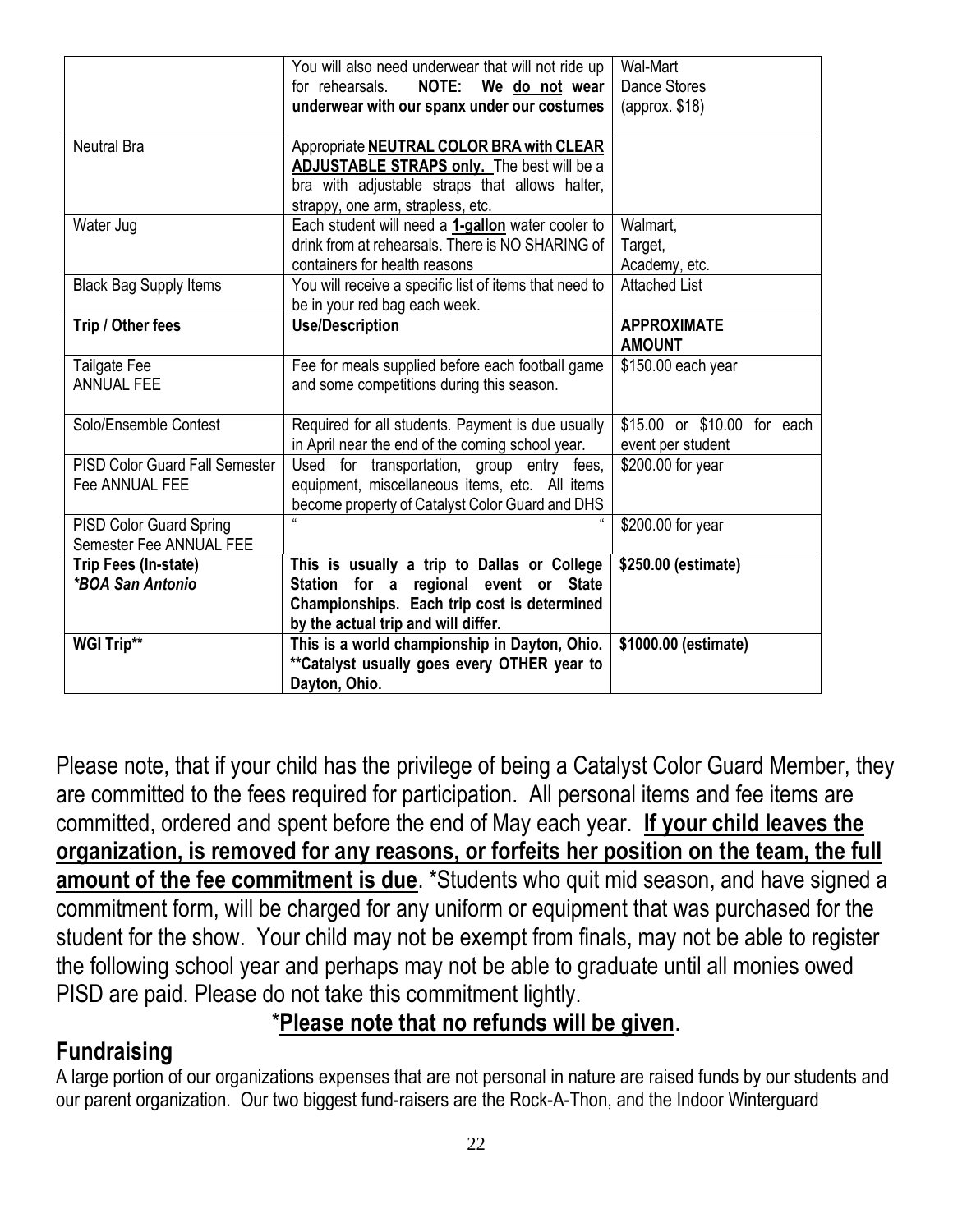Competition which is known as Take Flight. These funds help pay for contest entry fees, equipment, travel, housing, technicians, and other expenses as needed. (The guard fees do not cover everything that we need for the entire year).

Rock-A-Thon will begin as soon as we get our new guard selected. The Take Flight competition will normally take place in late January or early February. The Dawson Dash is in late January or early February.

Catalyst expects each member to 'do their part' in these fund-raisers. We will set goals for the team and for the individual. Each member of catalyst is expected to take part in collecting donations for Rock-A-Thon each year. Each Catalyst member is required to volunteer at Take Flight for the full day and are required to sell ad space in the competition program. These fundraisers are crucial to our organizations success and help us compete at the highest levels with reasonable fees. Please note: the Dawson Catalyst Colorguard competes at more competitions than any organization on the entire campus (up to 10 per year).

Every other year, Catalyst competes in the WGI World Championships; the price of the trip will usually be outlined by September/October. Each student will have the responsibility to raise funds to help pay for that trip. Our Rock-A-Thon, Take Flight Competition, Dawson Dash and the Silent Auction and Showcase are organization wide fundraisers. The directors will then determine how much or how little of that general fund will be applied to the over-all student and director trip costs. We will reduce each student's trip cost by the amount of money applied by the directors after the fund raisers.

## **\*\*Please note: In 2017, due to the success of our fundraisers, we were able to reduce each girl's WGI trip cost by \$250.**

## **EARNING A LETTER JACKET IN COLOR GUARD**

Please see Requirements on the District Website: <https://www.pearlandisd.org/Page/692>

## **S.A.T. / A.C.T. TESTING**

The SAT and ACT College entrance exams are critical portions of a high school student's academic regiment. Much research has been done that proves that students studying music are much more successful at these exams than students not studying music. The testing agencies that administer these exams set the dates these tests will be given at least a year in advance and publicize these dates to allow students to plan. The band and color guard directors of Dawson High School understand the importance of these tests and encourage students to take these exams. The directors plan rehearsals and performances throughout the school year to allow students to take these exams at least twice in the year without a conflict. **It is the responsibility of the student and parent to make sure to sign up for these exams only on the days that have no scheduled event.** There will always be at least two dates per test, per year to choose from.

We encourage all of our students to participate in the Sunday testing that is provided by the SAT and ACT organizations.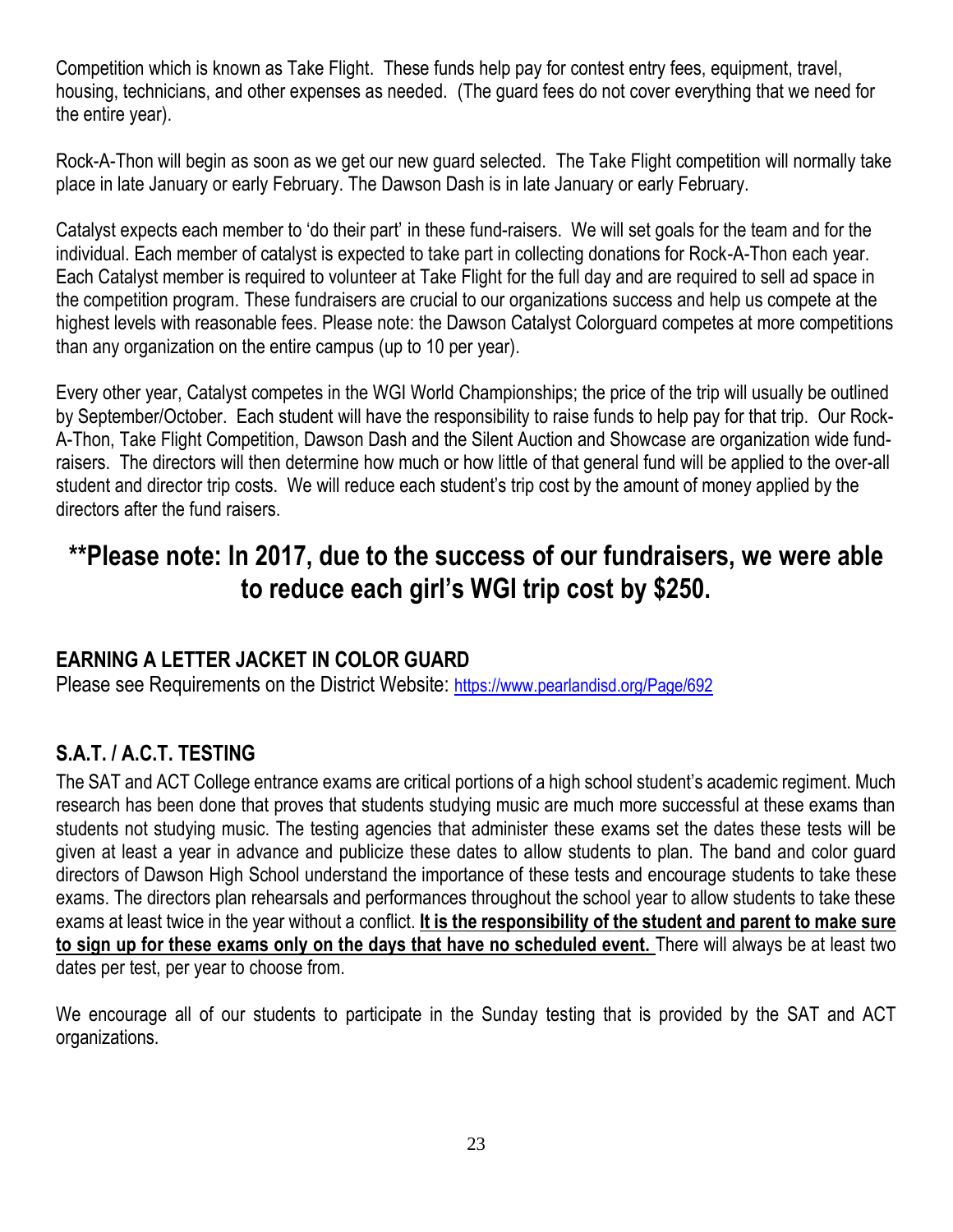## **DAWSON EAGLE BAND AND CATALYST COLOR GUARD BOOSTER ORGANIZATION**

Dawson High School Band Boosters, Inc. is a non-profit organization providing support for the Eagle Band through volunteer service and financial assistance. To achieve this goal, it takes many dedicated volunteers all working together as a team throughout the year. The help of each band member's family is needed to provide the necessary support for a successful band program. Financial assistance is needed to cover items not typically included in the Pearland ISD budget. Each year (usually in May), the Booster Membership approves a budget which helps support such important items as:

- **E.** Clinicians who train the students in the finer details of using their instrument and equipment and assist in improving the band's marching and concert skills
- $\blacksquare$  Fees associated with the drill writing
- Entry fees to some contests
- $\blacksquare$  Transportation to some contests
- **Purchase of special music**
- **Purchase of some guard equipment and supplies**
- **Maintenance of equipment**
- **Purchase of new equipment**
- Senior scholarship program
- **An End-of-the-Year Celebration Banquet**

## **Catalyst Color Guard Website – [www.DawsonEagleBand.com](http://www.dawsoneagleband.com/)**

Catalyst uses a website to keep parents and students informed of information and events. Please refer to it often. Some items found on the website include:

**Announcements** Link to Band Calendar **Pictures** Email addresses for Directors and Booster Officers Forms

## **CHARMS - [www.charmsoffice.com](http://www.charmsoffice.com/)**

An email will be sent detailing more about Charms once your child is selected for the team. This website will have all of your students' personal and financial information and you will be able to log in with the following info:

- dawsonband
- your student's PISD ID #

## **BANDAPP- [www.band.us](http://www.band.us/) Invite code:<https://band.us/n/aea55dv2n6Q9E>**

BandApp is a new resource that we started using during the 2019-2020. It is the best way for us to communicate with important documents as well as sharing joys, successes, photos, videos of performances etc. It is also used for updating our return times for events, offers private messaging options as well between student/teacher and parent/teacher. This app is intended to be used for Parent and Student communication.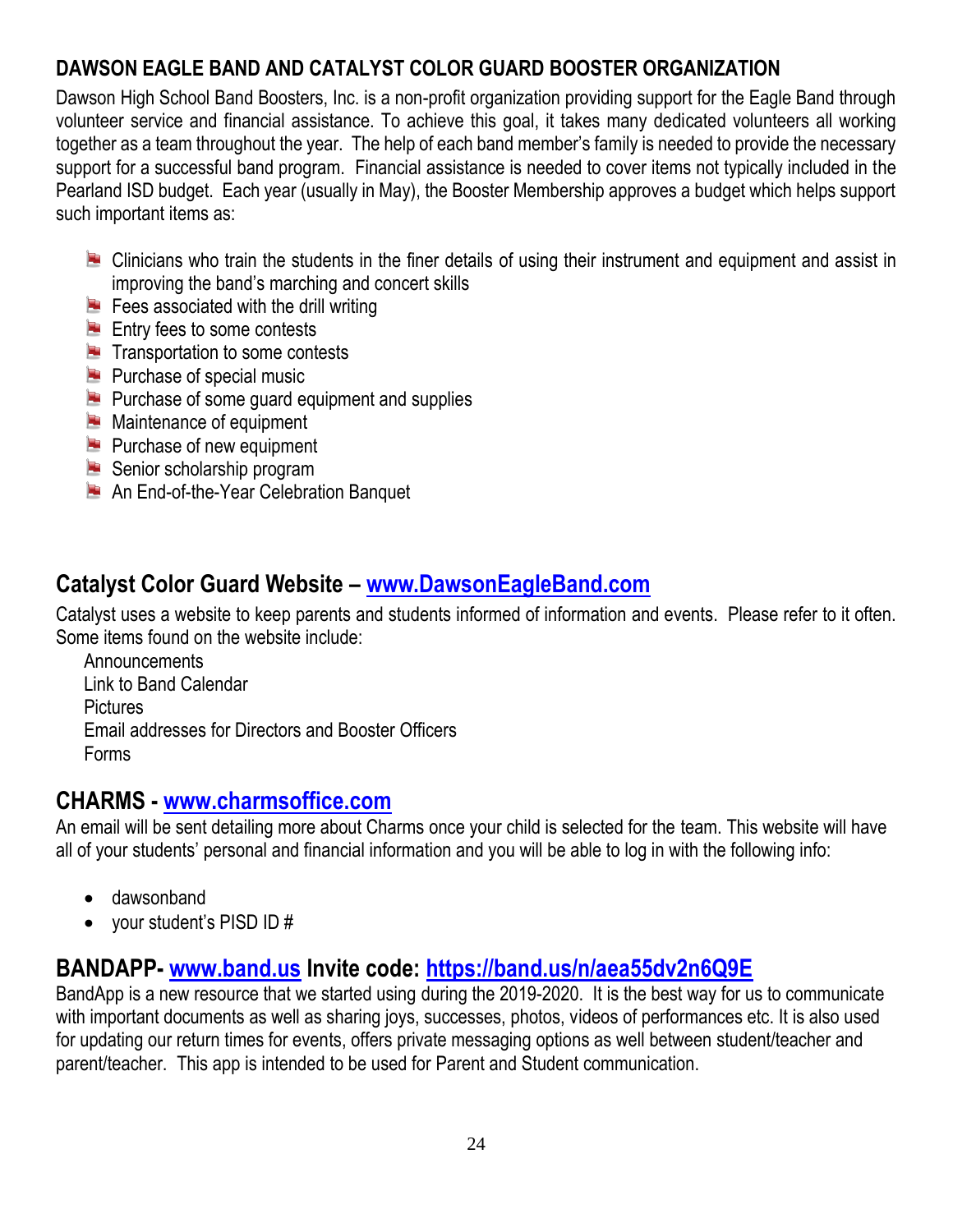## **CALENDAR**

**<https://www.google.com/calendar/embed?src=catalystcolorguard%40gmail.com&ctz=America/Chicago>**

The Eagle Band uses a website to keep parents and students informed of information and events. Please refer to it often. Some items found on the website include:

**Announcements** Link to Band Calendar **Pictures** Email addresses for Directors and Booster Officers Forms

## **Catalyst Committees**

Catalyst has our own set of committees in addition to those of the DHS Band Boosters. Here are a few that are used each year:

#### **Snack Packs Winterguard floor and prop transportation Costume care**

#### **Take Flight Contest:**

- Take Flight Contest Director
- Concessions
- Advertising/Vendors
- Warm-Up Room
- Judge's Hospitality